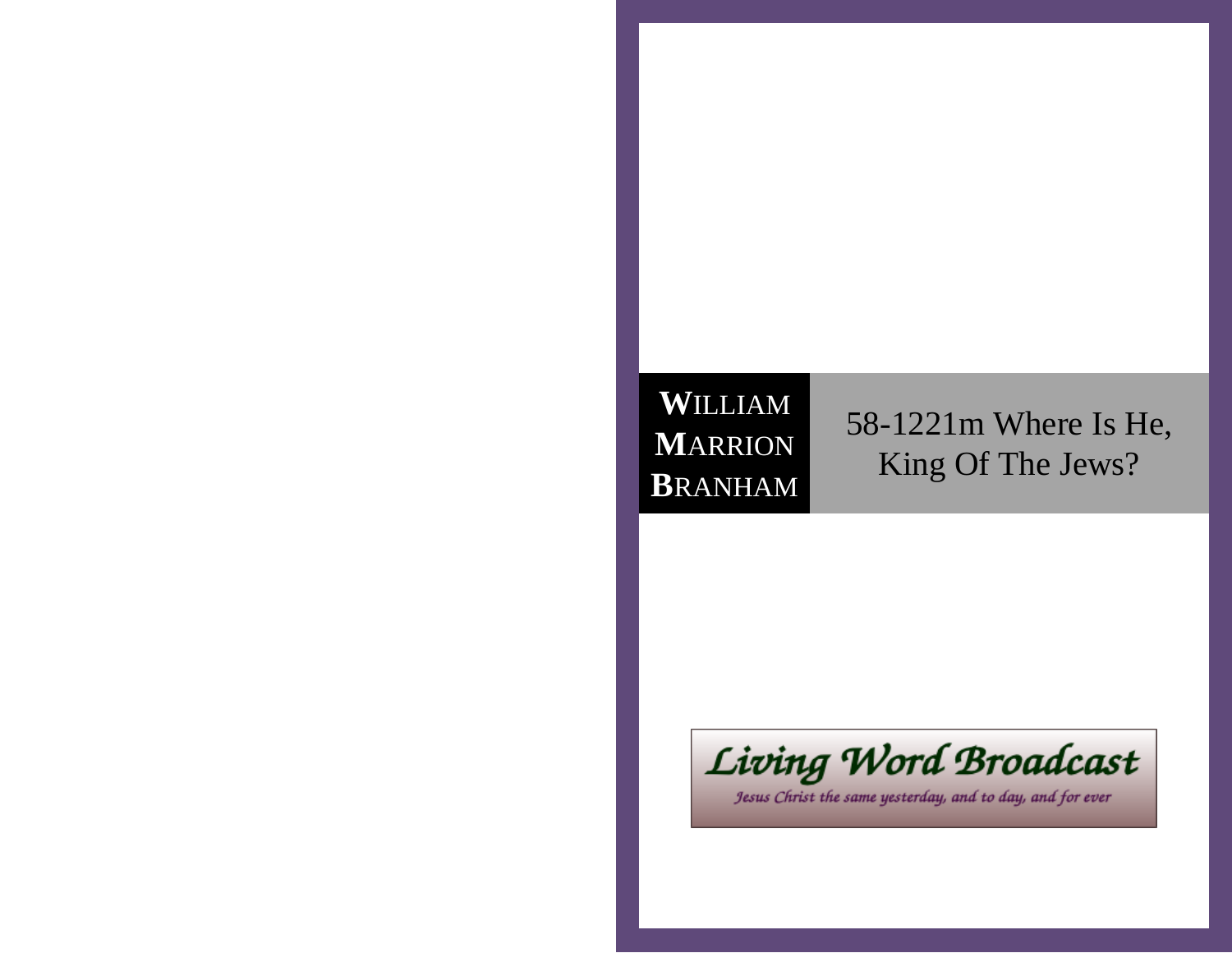# Where Is He, King Of The Jews?

 *[58-1221M, Where Is He, King Of The Jews?, Branham Tabernacle, Jeffersonville, IN,111 min]*

L-1 And I certainly appreciate that. That is my first Christmas present,so I'm very grateful. And, well, if I can just preach now without trying to open it... I'm just like a child with that Christmas anticipations ofwaiting for something, you know; you just feel that there is a little surprise and you just got to get into it. And, you know, when--even when we get old, I don't think we lose all of our childhood. Do you think so? [Congregation says, "No."--Ed.] We're just grown upchildren; that's about it.

L-2 Well, the Lord be praised. We're happy to be out here again on this fine yule morning, looking forward to the blessings of the Lord tocontinue with us as we go on in the meeting, as I'm sure He has.

And I think, on this morning they'll have some presents for the children, or--or it's... [Brother Neville says, "It's already taken care of."--Ed.]... already taken, the children's presents. Well, that's veryfine.

L-4 Now, I would just like to give a little brief report on our lastmeeting, if it's all right and at--at this time. [Brother Neville says,"Amen."--Ed.] You people are the one who prays and holds onto God for me to go out into these services. And I'd just like to give just alittle summary of--of just the last meeting.

One of the outstanding events of the last meeting, was happened in Shawano, Wisconsin. It was at the high school auditorium, the new high school auditorium, when we were just about ready to pray for thesick. I'd just made the altar call, and many had raised their hands to accept Christ as their personal Saviour. And then it was that I noticed something taken place, which was right out in the audience, a little piece from me. And it was a man of about seventy or seventy-five years old. He fell dead and died with a heart attack. The froth poured from his mouth, and the water broke over his clothes. And--and hiswife real frantically rubbed his face.

And every person that's wrong, lived unwrong to their companion,may they be forgiven. Every person that smokes or drinks, may they be forgiven. May their sins be under the Blood, by the omnipresentGod Who's here now, probably the closest they ever was to Him, in alltheir life. Grant now that this will be received.

L-244 Hear us, Lord, O God, our great King, as we call on Thy Name in this yuletide season, not a Santa Claus, but a Jesus that has raised from the dead and is a-living, showing Himself among His people. O Lord, Thou art God and God alone, and there's no other but Thee. And we thank Thee that we have the privilege of setting in His Presence, in this little, humble place. He humbled Himself and come among us.We are so happy for this. Blessed be His holy Name. We give Him praise from morning until night, and all through the night seasons ourhearts sing the songs and the praises of Jehovah. Thanks be to Himforever and ever.

Take these, Thy children, Lord, under Thy wings, hover them as a hen does its brood. Lead them into deeper Life, and to happier life, and to more fuller life, give them the baptism of the Holy Spirit. Regenerate their souls, Lord, into new creatures in Christ, that You might live,and dwell in them, and work through them, as Your disciples. Grant it,Lord. For, we are believing that soon the sky shall break and our Lord shall come and we shall see Him Who we love. We thank Thee forthis, through Jesus our Lord.

Now, with our heads bowed, I turn the service to the pastor.

**Courtesy ofLiving Word Broadcast**P. O. Box 4951 Naperville, IL 60567 USA Email: thevoice1017@lwbcast.orghttp://www.lwbcast.org/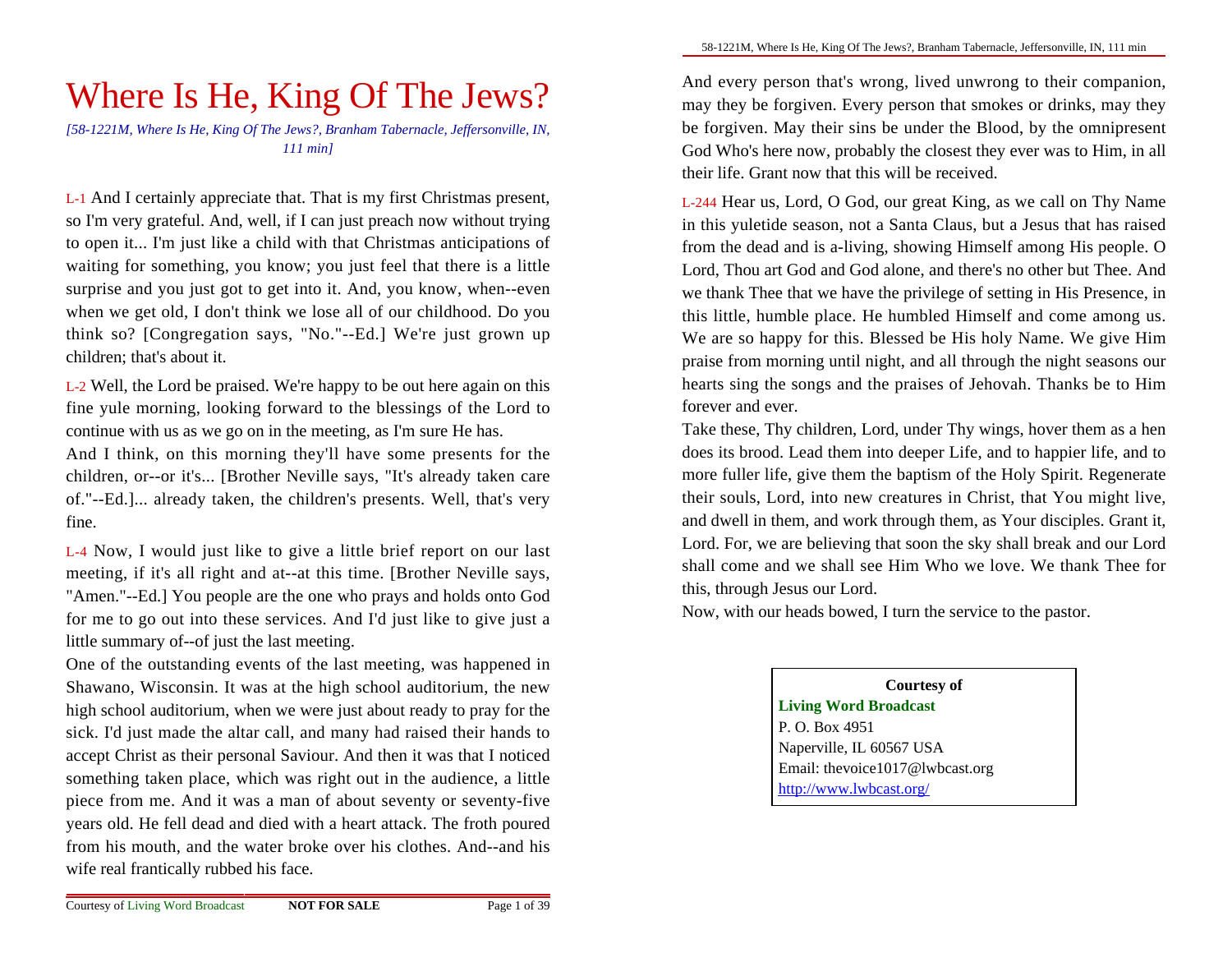and be saved. Let's bow our heads just a moment.

L-237 Are you aware of His Presence? Do you want Him now, after He,after you've... I have preached the Gospel to you, and you have heard His Message. Then you see Him come down and speak, Himself. A man can say anything; but unless God speaks and confirms that, it is no good. But when He comes, God, and makes the Message real, and living again, then it's God. Do you want to accept Him now in fullsurrenderance of your life? Will you raise your hands just a moment,say, "I raise my hands; I now surrender my all, my all to Him"? Godbless you. God bless you.

All that's needy for prayer, for healing, I believe that every one of youwill be healed. Let us pray for the sick.

L-239 Lord, that none might be left out, that all might receive... We are aware, Lord, as I'm stand here weak and trembling, You are here. It's beyond any shadow of doubt. The people become stricken with the aweness of God's holy Presence, another Christmas, the same supernatural Light shining. It's led many from different walks of life.They have heard Your Word read and preached, and now see Youcome and confirm the Word.

The Bible said, "The disciples returned and preached the Word everywhere, the Lord working with them, confirming the Word with signs following," the last things that was written in the Scriptures,outside The Revelation. Now, we see it again. It's near the coming,Lord. Be merciful. Heal all the sick that's here this morning. ThySpirit is right; It's powerful, and It's here.

L-241 And there is many here, Lord, who are people of the Tabernacle,who come here. Thou has been merciful to them to call them.

And yet, Lord, It's over the whole audience just now. The greatShekinah Glory, the great power of the resurrected Christ, the Rainbow of many colors, the Alpha and the Omega, the Beginning and the End, the Morning Star, the Rose of Sharon is present. Heal,Lord. We pronounce them to be well through Thy grace. Give them faith to believe it, Lord, and accept it just now, for the glory of God.May every sick person be healed.

And--and I knew that was the trick of the enemy. He does those things just to get the people upset (See?), and then when he does that, it goes to a frantic. It's happened many times in the meeting. Just recently inNew England, it happened like that again, just before that call.

L-7 And so to keep the people from being excited, I... In those kind oftimes you must keep your wits to see what the Holy Spirit will say.Because we're taught in the Scriptures that all things work together forgood to them that love God.

And there was many of God's children, lovers of Him. And I keptlooking at the man, and seeing he'd done got frothy in the mouth.And--and as anyone knows, when death strikes a person, usually waterbreaks. You see? And they--and his wife so rubbing his face, and she was just going like that. Now, to keep the people from noticing her, Isaid, "Your husband, would you want someone to get him a drink ofwater?" and get her attention.

And she said, "Brother Branham, I just leave it all up to you." And shewas a--a Lutheran by denomination.

L-10 And then I thought I'd call the prayer line, and get the people up to pray for them. But instead of doing that, the Holy Spirit begin to move out into the meeting, over the people, just to calling them. And It passed over the old fellow about twice. And then all of a sudden Isaid, "We'll just pray."

And when I started to pray, I--I heard myself praying, which said to this death, "Turn him loose." And no more than it was said that, till the man came back to life again, and raised to his feet. And the whole citywent like frantically about it, what the Lord had did.

And then, 'course, there was the other meetings. And one little case Iwould just like to quote, not to take too much of your time, but it wasat Los Angeles just recently. I was staying with Brother Arganbright.

L-13 And many of you know how it is at the places, the people calling.They're people who are needy. We do not condemn people for calling and wanting prayer. That's our duty, is to pray for those people. And itwas just terrible there, because we'd had many great things that theLord God had did. And one, there was a paralyzed man, had been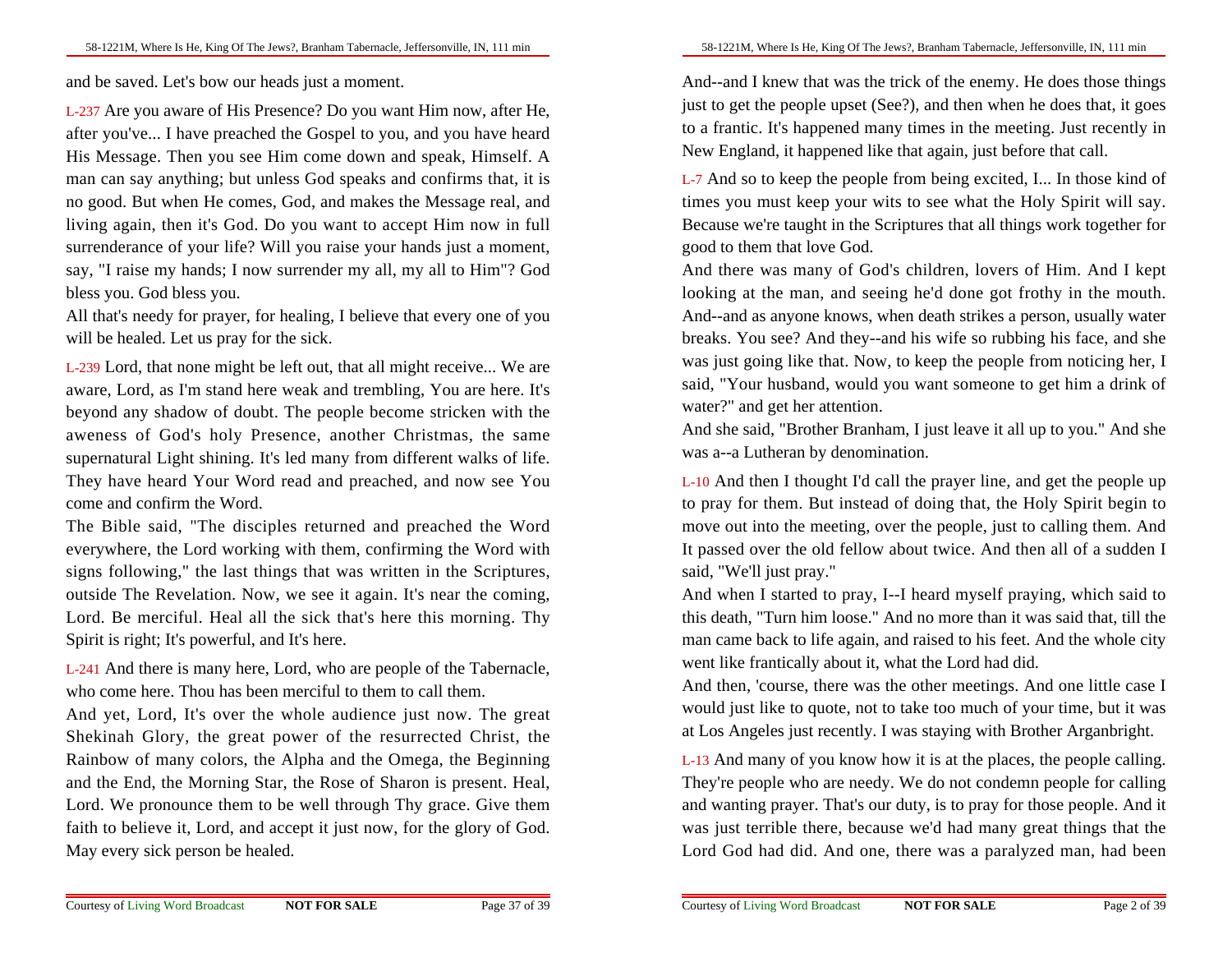paralyzed twenty-something years, and laying on his cot, and the Lord God healed the man, and he came walking from the meeting. And thatstarted a little stir among the churches.

L-14 And then one morning, I heard the--the phone ringing. And Brother Arganbright, to whom I was staying with, wasn't just in at thattime to pick up the phone. And I picked up the phone and answered it,and it was a--a little Mexican missionary. And he said, "I didn't know that--that you were in town, Brother Branham." He said, "I--I--I know that you're going to have a meeting tonight, down somewhere towards the Cow Palace. And he said, "I've got a little boy that's not yet five months." And said, "He's dying with cancer. And said, "I know it's notcustomary to do this." but said, "Could there be mercy found, that you would come and pray for the little lad?" Imagine, what if that wasyour baby?

 And I--I said, "I'll have Mr. Arganbright come to the phone, and you just tell me, let--direct him to where the hospital, because I don't know the city that well." Four hundred square miles of city, I'd never findthe hospital.

Mr. Arganbright came; he said, "Brother Branham, I--you..."I said, "I feel definitely led that this is of the Holy Spirit."

L-16 So we went down to the city, and there to the hospital. And a Mexican brother, though he wasn't dark, no darker than I am, and a man somewhat of my age, and his wife was a Finnish woman, a little blond, very lovely lady. And he was a gentleman. And we went intothe hospital.

And, oh, I see lots of sights, we all do, that disturb us and bring ouremotions, but that was one of the worst I ever seen. They had to bring the little lad to the--near the nurse room, with a special nurse. And when I looked, the cancer had spread his little jaws out so far, they had to put a rag around its head, to keep from bursting its head open.And in its little jaws, where the doctor had tried to cut away the cancer,and made great ditches, back and forth, like this, all the way around itslittle throat. And it just aggravated the cancer, that I'd call it that word,which scattered it, the right word would be. And it went into its littletongue, and a little baby mouth, not over that wide, the little tongue

be healed... It's for some other person. You believe.

L-230 What about you? You believe, lady, that me be His prophet, His servant? You're suffering with the same thing the woman did: a blood issue. That's correct. You're not from this city. You're from Ohio also.And you just been healed in one of my meetings of something yourself. You had cancer; you was shadowed by death, and it's gone now. That's right. That you might know that I be His servant, the issue of blood is from your age. But you also have a rheumatism, or like an arthritis, it is, when you're getting up. You're stiff of a morning. You have trouble with your throat also. You believe me to be His servant? You got someone else on your heart you're praying for. It's yourdaughter-in-law. She's got varicose veins. She's a mother of a big bunch of children, isn't she? That's exactly right. Your name is Mrs.Alice Thompson. That's exactly right. Return, receive what you've asked for. So shall she be healed, because you have believed on the Lord Jesus. Now, if we're strangers to one another, wave--wave yourhand back and forth like this. I don't know you, know nothing aboutyou.

L-232 I challenge your faith. I challenge any person in here, in theName of Jesus Christ, to believe in His Presence is here. I don't carewhat's wrong with you, if you'll believe It...

Remember, this is the last thing that He'll do before His coming. You remember what He said, "As it was in the days of Sodom and in Gomorrah, so will it be in the coming of the Son of man." What wasthe message?

 There was three Angels went down. Two of them, a Billy Graham and a Jack Shuler went down into Sodom and preached just the message ofGospel deliver--deliverance to the people. But one Angel stayedbehind with the elected, Abraham and his group.

L-235 And the Angel had His back turned to the tent. And Sarah laughed inside the tent. And the Angel said, "Why did Sarah laugh?" How did He know she laughed in the tent behind Him? That was the last message that Sodom had before the destruction. And here's thelast signs that God will show before annihilation. Receive it; believe it,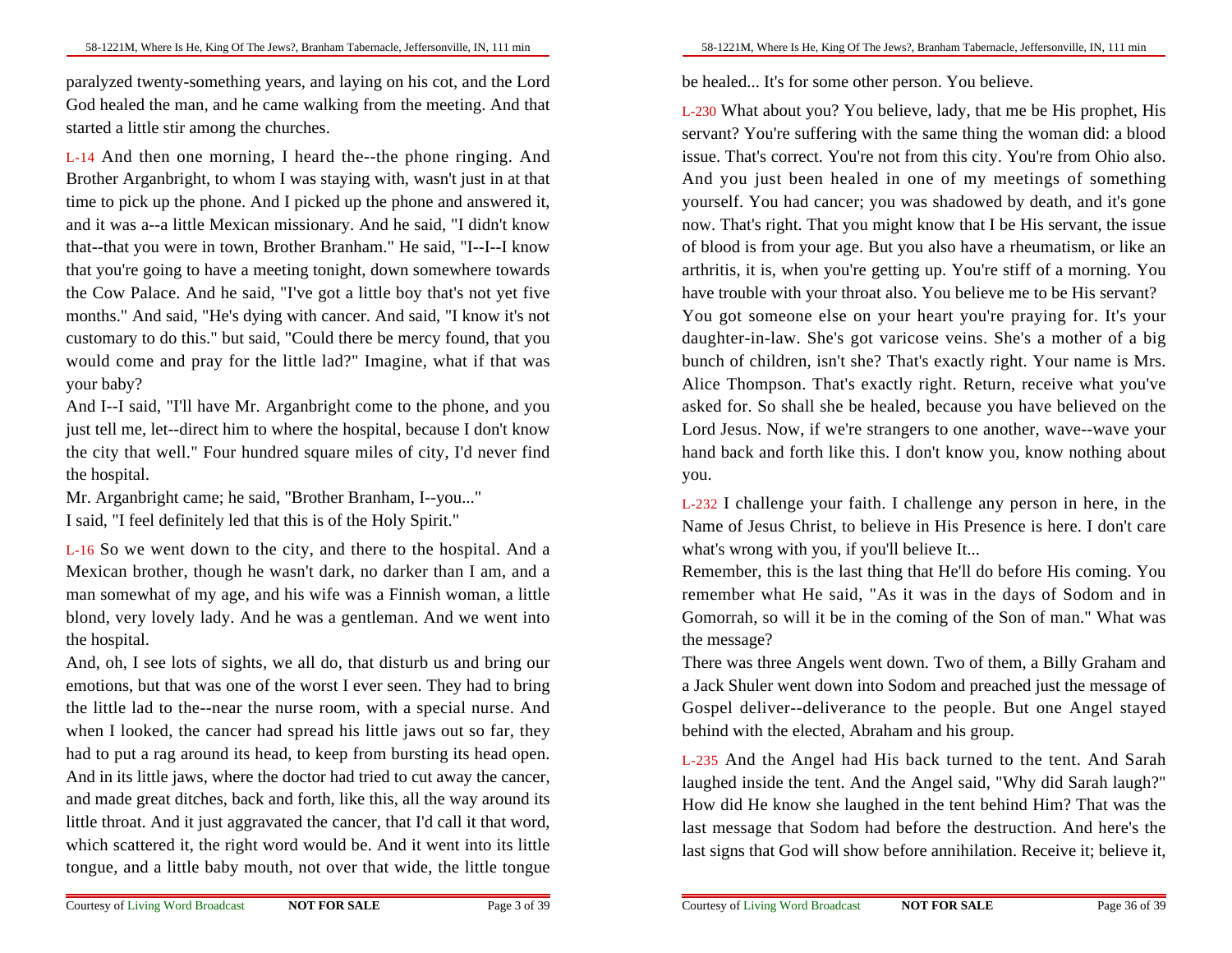L-224 Have faith in God, don't doubt. Some of you all over in theserows here, believe on the Lord Jesus and you'll be made well.

Now, it's Him. Do you believe that it's Him? [Congregation says,"Amen."--Ed.] See, I don't know you. "If thou canst believe..." It's upto you.

You seem to be praying, setting right here, sir. You believe me to be His prophet? You believe that it would be Him? I'm a stranger to you;you're a stranger to me; this is our meeting time. But God knows both of us. You believe that? If those things is true, raise up your hand.You believe that you're going home without your back trouble, God's going to make you well? You do? Going back to Ohio, Hamilton.That's right. Your name is Mr. Burkhart. That's true. Jesus Christ hashealed you now, and you can go home, be well. Amen. Someone elsebelieve.

L-227 Oh, are you aware of His Presence? Do you realize thatSomething has to do that. That's exactly what the Bible said He did first, and promised... He did it before the Jew, before the Samaritan,and promised to do it before the Gentile. This is the hour. Not some historical God, but a God Who keeps His promise, that's living rightnow, the Lord Jesus, the same One Who heals the sick, the same way He did it, the same method, and promised it in the last days. This is Christmas again, His guiding Light. "What are you watching, BrotherBranham?" I'm watching Him. It's another world; it's anotherdimension, if you want to call it that. It's in the spirit world.

L-228 I see a man, real heavy-hearted, but I know him. Brother Funk, Ididn't know it till just now; you're in trouble: real dark shadow overyour mother. And you know I don't know that; I just come in. Butyour mother's had an operation, with malignancy, cancer. And you are worried about her, and you're praying. The God Who restored yourdaddy to his right mind, give him back his health, can restore yourmother. Do not fear. "If thou canst believe, all things are possible tothem that believe."

There He is over another person, but I know her. But she's praying forsomebody else. Mrs. Arganbright, if you'll believe that that cancer will

58-1221M, Where Is He, King Of The Jews?, Branham Tabernacle, Jeffersonville, IN, 111 min

had swollen and run out about that far, and turned black, and which itshut off the air where it breathed down from its nostrils.

L-18 And that daddy walked around in the side of this little baby, and said, "Hello, Ricky," said, "daddy's little boy. Daddy brought BrotherBranham to pray for you, Ricky." And the little baby recognized itsfather.

And--and it did not have any breathing up here, so they had to cut a hole in its throat. There was a little, it just looked like a little round whistle that we used to have years ago, was in its little throat. And itwas catching its breath through that whistle. And a nurse had to stay there all the time because the cancer, draining, would let--clog up this little hole. And she'd have to pull it out like that, the cancer drainage from the cancer. And its little arms was in splints, so he couldn't catch this with its hands to pull it out when it was strangling. And a nurse there all the time, when it started strangling, she'd reach down to take things and pull the cancer stuff out of its little whistle there where itcome through its throat.

L-20 And its little hands like this, reaching for its daddy, its little head back. And its little... Well, we're brothers and sisters. His little diaper,it wasn't... The little baby, altogether, wasn't that long. Not yet five months old, and that little thing recognized its daddy. And he said,"Ricky, daddy's little boy..." Oh, how it'd just melt the heart of a ironman. And he was trying to play with it or pat it like this.

L-21 And I standing there, I thought, "Lord Jesus, if Thou art the Fountain of all sympathy, and all mercy lays within You, would You get joy out of seeing this little darling lay here, dying like that? I justcan't believe, and never will believe that that's the--that that's the willof Almighty God to see such as that." I thought, "You are the Fountain of mercy. And if You be the Fountain of mercy, then how would You,could You be a merciful God and enjoy seeing something like that?" Ithought, "What would You do if You were standing here?"

L-22 Well, I hope that my own little group here knows me well enough to know that if I am a fanatic I don't know it. If anything I want to be,is honest. When I meet God, I want to meet Him with an honest heart.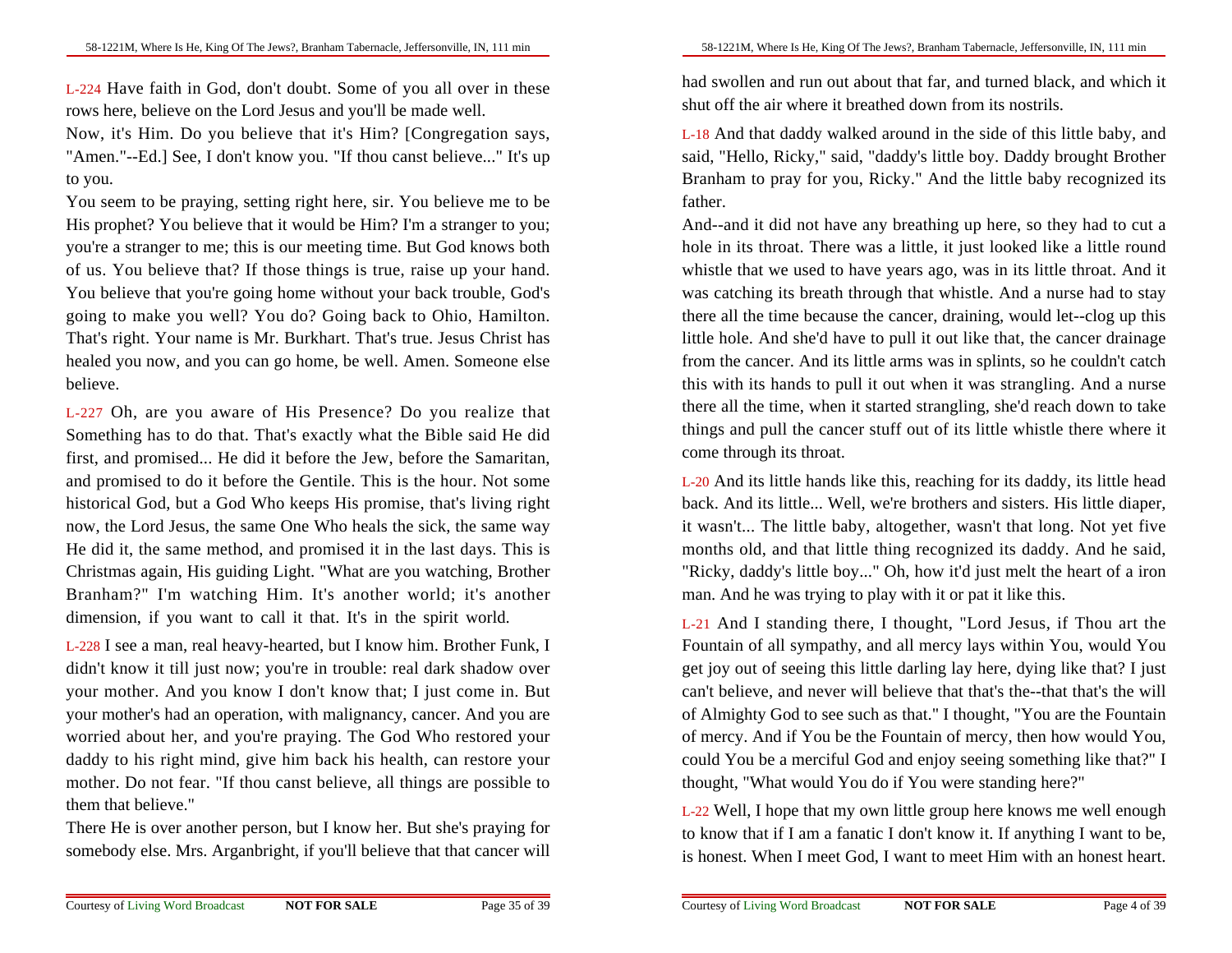And I've done the best that I know how to do.

But Something spoke to me when I said, "Lord, what would You do ifYou were standing here?"

Something spoke back, said, "I'm waiting to see what you'll do."

 And as I looked at that little thing, I took its little baby hand, not thatwide, and put it in my fingers, like this, and held it. And I said, "By faith in God, I place between this cancer and the baby, the Blood ofthe Lord Jesus Christ," and just turned around and walked out. Thefather came on with me. I just couldn't say no more.

L-25 And I got to the car, and he said, "Brother Branham, here is alittle tithings I've been saving for you."

 I said, "Oh, merciful brother, don't do that." I said, "No, I don't takemoney."

Said, "But this is tithings that goes to the ministry." Said, "I saved itup, thought I'd see you someday."

 I said, "Put it on Ricky's little bill in there." I said, "He--he'll needthat." And so I went on up to the house.

And within two hours from that time the little jaws had gone back normal; the tongue come back down in his mouth. The loving mercy of a kind loving Father had seen fit to heal the baby. The next morning,the baby was going to be sent home, for a well baby.

L-30 And as I was just getting ready to leave... 'Course, that spread the west coast. And here some famous doctor had sent his grandchild way back over behind Pasadena, and put up a roadblock there to pray forthat child; where he'd give it a shot of penicillin, caused a cancer tocome into its side, a little bitty baby about two.

And so this little Mexican missionary called, and he said, "I--I got to see Brother Branham before he leave." And wife and I was already inthe car.

And I had caught a fish, a couple years ago, down the River of No Return, with the Christian Business Men. And Walt Disney, thatgroup out there, had had it taxidermist, 'cause it's a world's record ofrainbow trout. And I was fixing it in the car.

L-33 And there was a--a little station wagon drove up behind, and out

Philip said, "It's the Son of God." He got His reward. Whatever youthink about It, that's up to you.

L-219 You that's weeping there, you was aware that Something struck you, wasn't you? If that's right, raise up your hand. The man that's weeping, setting right here, we're strangers to one another. That's right.I do not know you. But God does know you. If God will reveal to me what's your trouble, will you believe with all your heart? If you will,wave your hand back and forth. All right.

You suffer with stomach trouble. That's right. You believe God willheal you? All right, you do? You believe God knows who you are? IfHe'll tell me who you are, will it strengthen you? Keep your hand up ifyou do; wave it back and forth. All right, it'll strengthen you? Mr. Fred Moore. That's exactly right. Go home, mister, that ulcer in the duodenal of the stomach has left you. It's caused a nervous conditionthat did it, but Jesus Christ healed you when He touched you there.

L-221 The lady setting next to you there, oh, I know who that is. Iknow that woman, which her name is... I'm not mistaken; I believe it's a Mrs. Greene, isn't it? I can't call you, Sister Greene, because I know you. But here, wait a minute. No, it's not for you. You're praying forsomebody else. That's right. And that person is in a great country away from here, where there's a lot of snowing going on. It's Nebraska.It's a lady with cancer that you're praying for. If that's right, raise up your hand. It's a person with cancer, that you're praying for inNebraska. All right. God bless you.

Have faith. Believe. The lady setting there, wiping the tears from hereyes, she's a stranger to me. I do not know the lady. That's herhusband setting next to her, the big man. Being strangers...

You believe that God hears prayer? You believe that this is the Spiritof God, lady? You're shadowed with death, aren't you? It's a cancer.We're strangers. If that's right, wave your hand back. That's right. Inever seen you in my life. You're not from this city; you're from across the river somewhere. That's right. Mrs. Sanders is the name.That's right. Hilda's the first name. That's exactly right. Stand up on your feet, lady, and accept your healing from Jesus Christ. God blessyou. You see?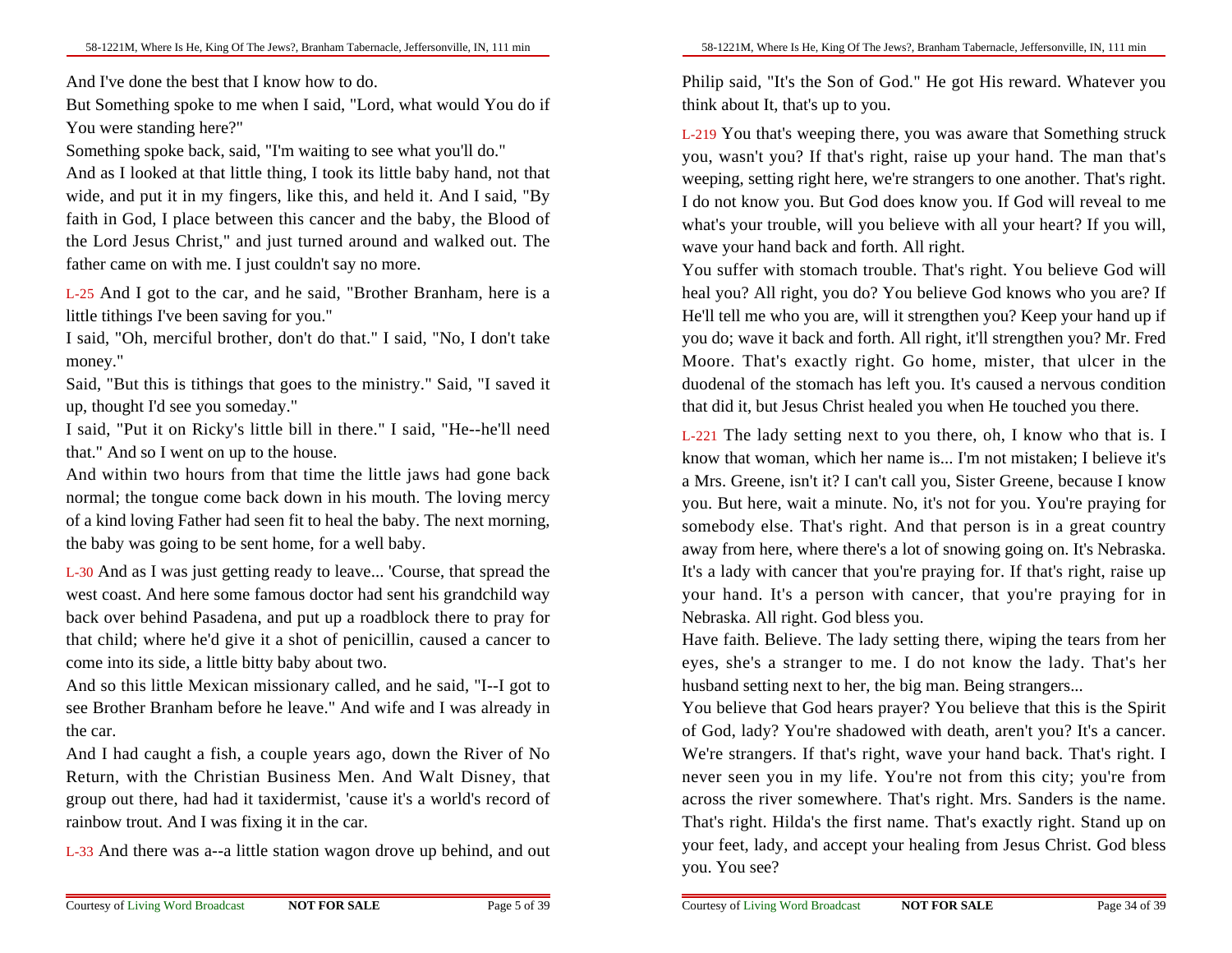All of you know that. And Jesus stood then and said, "A prophet willnot be without reward, unless it's in his own home town, amongst Hispeople." That's still good today.

But there's many here that's not of the home town. [Brother Branhampauses--Ed.]

L-212 Right at the end of the row there, sir, looking at me with glasses,I suppose we're strangers to one another. God knows us both. Butyou're aware that there's some mysterious something going on. If you could see what I see, right above you is that Light. If God will revealto me... Now, you're in contact with Him. He'll have to use my voice and my eyes. But you're in need of something. I don't know you. You know I don't know nothing about you. If that's right, raise up yourhand, sir.

But you realize you got like a feeling on you, real sweet, humble-like feeling (Isn't that right?) right now. That's the Angel of the Lord. It's right above you. If God will reveal to me what your trouble is, justlike He did through His Son, the Lord Jesus... And He came to sanctify my heart, that He might live here to speak back to you; would you believe it's the same High Priest that you've touched? You're incontact with Something. That's Him.

Your trouble is in your lungs. If that's right, raise up your hand. It's so bad you can't work. If that's right, raise up your hand. I do not knowyou.

L-215 How many believes now? Look here. You think I guessed that.The Spirit's still over the man.

You believe the God of heaven knows you? You serve Him? I say you serve Him. Yes, sir, you are a Christian. You come here for thepurpose of being healed. You're going home well. Your name is Mr.Raney. That's exactly right. Raise up your hand if that's true. You can return home. You're healed, sir. Your faith's made you well. God blessyou.

I've never seen the man in my life; here's my hands, perhaps our firsttime. It's God. Now, set still; everyone be in prayer. You know thatthere's Something here doing that.

Now, the Pharisees said, "He's the devil." Then they got his reward.

jumped this little Mexican father. And the tears running down his cheeks, as he run up and jerked off his hat; and his little Finnish wife.And he said, "Brother Branham, here is that tithings that the Lord sentto you."

"Oh," I said, "brother..."

Said, "You know, Ricky's going home today."

 And I said, "I'm grateful for that." He said... I said, "But I told you totake the--the tithings and--and put them on Ricky's bill."

 He said, "That's just what I had to tell you about, Brother Branham." He said, "When I went to pay the doctor this morning, I put these--thismoney over to him. I said, 'Doctor, I want to pay you some on the bill.' He said, 'Mister, don't even mention it to me. You don't owe me nothing.' He said, 'That's the greatest thing I've ever seen done in allmy life.' He said, 'That's the phenomena of phenomena.' Said, 'You don't owe me a penny.'" It just goes to show that the living God stilllives.

And now before we open His... Oh, there's many more thingshappened. I wish I had time to tell you, but time won't permit it.

L-37 And now, right after the first of the year, I--January, I'm leaving for overseas again, for the... I'll be in Kingston, Jamaica, at the--at the racetracks for--in January, and from there to Puerto Rico and so forth.So let us bow our heads just a moment in prayer to our great, lovingChrist.

L-39 O Lord, Thou has been our Refuge in every generation. Thou arta very present Help in the time of trouble. And to know that Thy loving Presence never does fail, It goes before us and we're taught thatthe Angels of God are encamped about those who fear Him.

Bring upon us today, Lord, that godly fear, that we might know thatwe are the subjects of Thy hand, and will stand someday in Thy Divine judgment. And there's only one remedy that we know of, and that Your Word teaches of; that's the Blood of Thy Son Jesus, thatmakes intercessions for us this morning in the Presence of the Almighty, bringing us into reconciliation to Him through His merits.And then it is given to us, unmerited grace, and we love Him for this.And as we...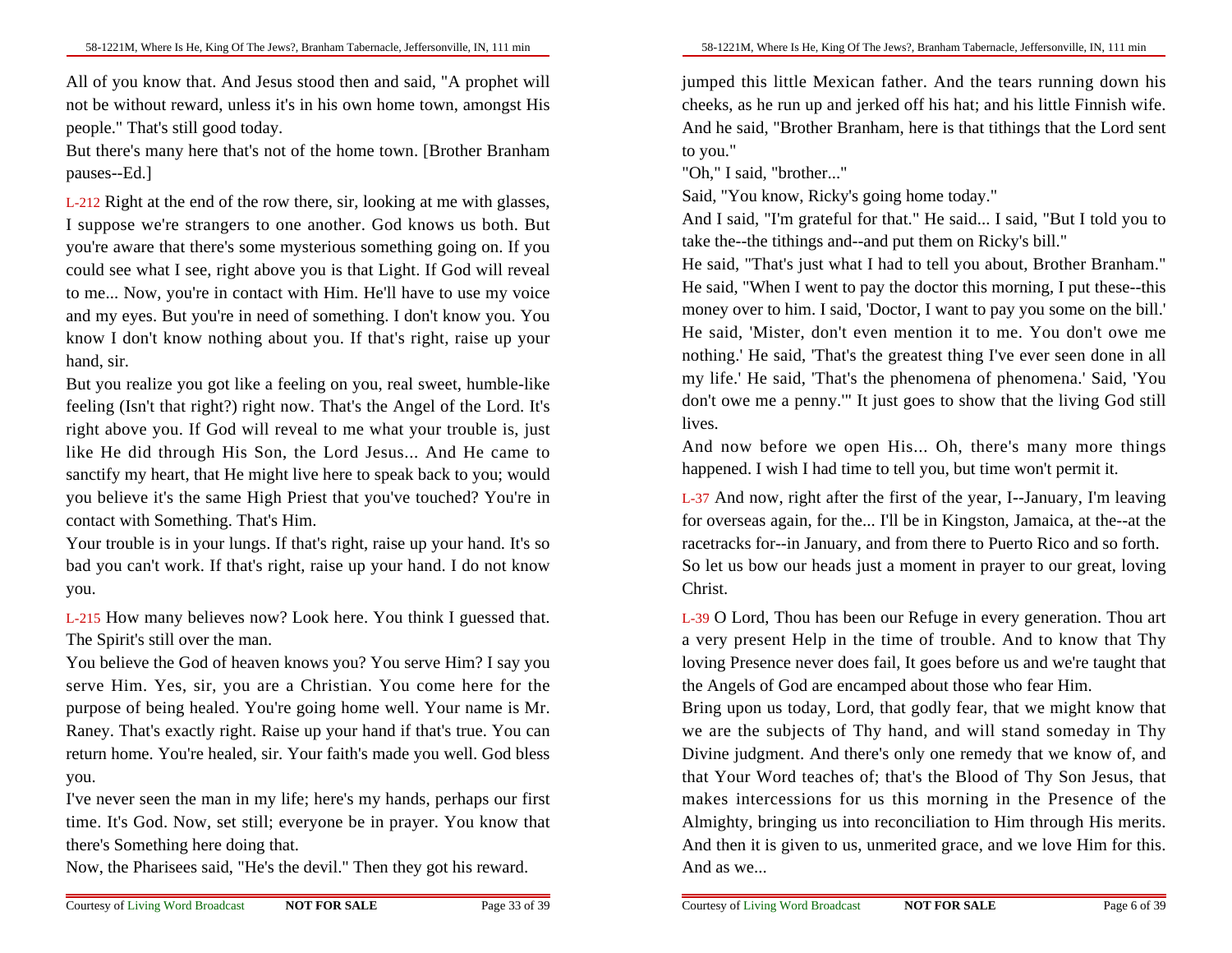L-41 In our mind lays hundreds of great things that You have done.And the greatest of all we can think of, is when You saved us from a life of death, where in us dwelt death because of sin and trespasses.But by accepting His pardon, according to His Word... For it is written,"He that heareth My Words and believeth on Him that sent Me, has Immortal Life." And we believe It and have accepted It, and witnessthe Presence of the Holy Spirit.

And now in this last evil, last hours of this world's history, we are grateful to Thee, O God, to know that when there is so much confusion of mind and people running to and fro, as You have said through the holy prophets, that in this day there'd come a time thatmen would go from the east, from the west, and north, and the south,seeking to hear the true Word of God. And we live to see that time.

L-43 And You predicted that there'd be a time from Your crucifixion until Your coming, a day that would not be night nor day, it would be a dismal, gloomy time, just enough Light to see how to get around.But You said, "In the evening time, it shall be Light." the same Son,the same Christ, that rose on the scene in the east... And geographically the sun crossing the horizontal part of the earth, and now setting in the west, but it's the same sun that raised in the east. So is the same Son of God sending forth His Spirit in these last days to show that His Scriptures cannot be broken; every One must befulfilled.

L-44 On the eve of this great Christmas, when, little do we know butthis may be the last one of these we'll ever set together in. And we would ask that the Son of the living God would dwell in our midst thismorning, and speak to us His kindness and His mercy, and give untous pardoning of our sins.

And we would not to forget, Lord, those who are afflicted and needy of Thy healing touch; the same God Who let little Ricky to live,brought back the dead as Thou has promised that You would do in thelast days... And Your Words are true. We believe that You're here thismorning, omnipresent, and is more than willing to do the exceedingabundantly, above all that we could ask or think. We wait on Thee,

## the last days.

L-203 "And no man can come to Me except My Father draws him," said Jesus. You can't come; there is no need of trying to do anything 'less God draws you. When God draws you, then you'll come. "And hethat comes to Me, I will in no wise cast out."

 Now, you just have faith and believe now. And be real reverent, sitstill just a moment. Give God your attention. Pray, saying, "Lord God,let me touch Your garment. I'm sick. I'm needy. I have need. BrotherBranham doesn't know me; this is the first time I ever seen the man.But I want to prove to myself that You're still Jehovah, that You're still Jesus that he speaks about. And I believe this mysterious Lightthat the world's a-talking about today; I believe it's You. And You're the same One that led me here. Now, what will I find? Let me find Him, Lord, the same Jesus that they found. Let me find Him." Now,just watch and look.

L-205 I have no way at all of knowing till God will reveal it. And when God does reveal it, then it's God that does it then, not me. How many will believe if He will do it? I'm waiting on Him. Raise your hands,and say, "I'll believe it. Yes, sir. I'll believe it with all my heart." Allright.

Now, raise your heads, as you look and pray. Now, real softly, thissong; here's the old piano I first heard it.

Only believe...

Jesus come down from the mountain, His disciples was trying to cure an epileptic case. They couldn't do it, though they had the power.They brought it to Jesus. He said, "I can if you believe, for all thingsare possible. Only believe."

L-208 And everyone just as reverent as you can be. Just look this way,as Peter and John said, "Look on us," not to look to them forsomething, but to give attention. Said, "Silver and gold have I none." May the God of heaven grant it. See, His Word's at stake, not mine.I'm just responsible for preaching It.

It's hard; this is my own home town. You know, Jesus was told, whenHe went to His own home town, He could not do many mighty works.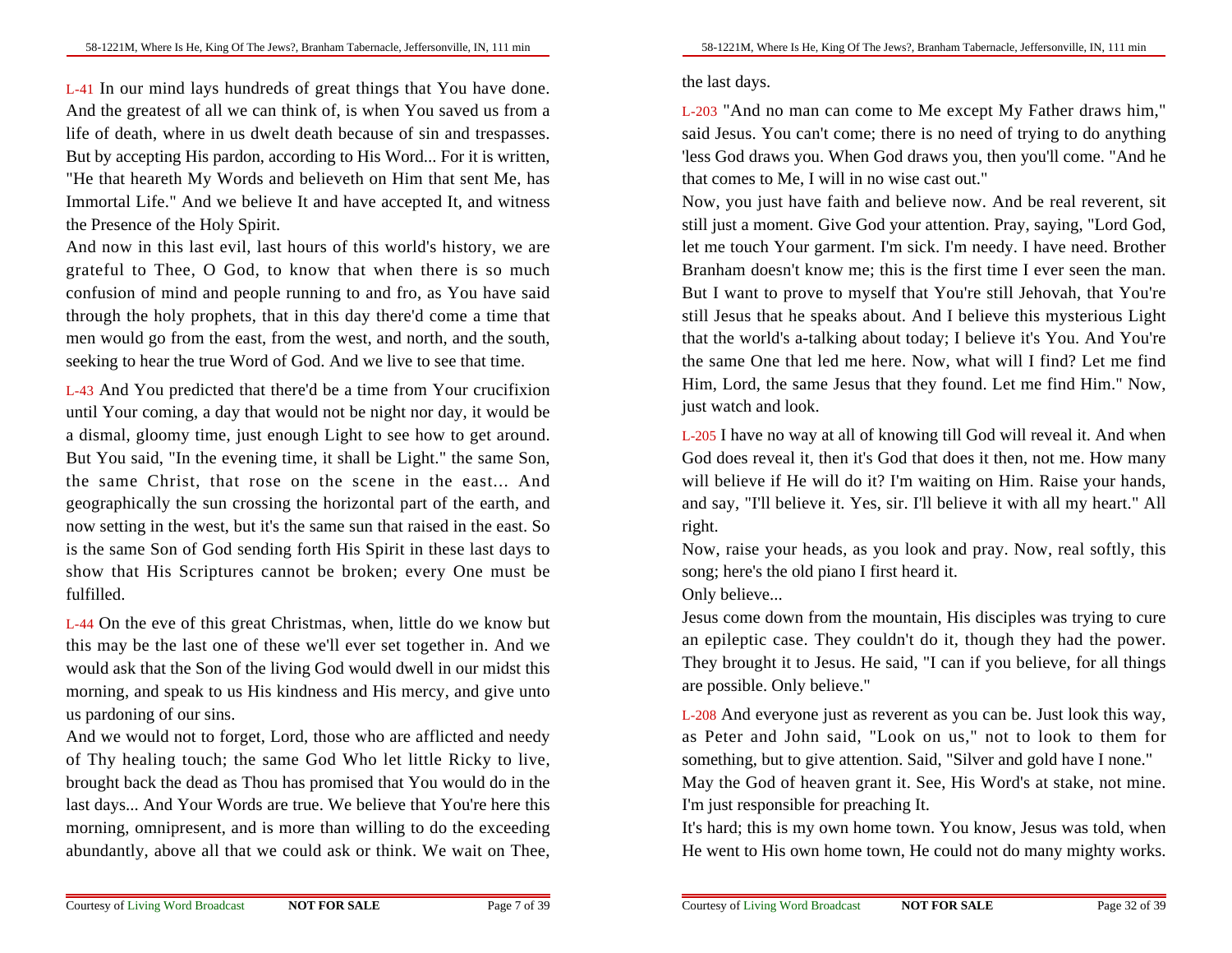David, have mercy on me." And his faith stopped Jesus. Jesus turnedaround and looked till He found him, told him he'd receive his sight.That same Jesus lives. If... What good is a God of history, if He--if Heisn't the same God today?

L-197 What good does it, try to get a man warm by pointing him to a painted fire? A painted fire won't. That's a historical fire. You say, "Itisn't a painted fire, Brother Branham; it's a picture of a fire thatactually happened." You can't get warm by the picture. That'ssomething that was. What about now?

 He's the same yesterday, or He--and today, or is He--He isn't the sameGod. Don't you believe that?

L-199 Now, every one of you just be real reverent. And if it should be that I would speak, I have no way of knowing you. God knows my heart. But if Jesus will come and take over my flesh, and take over...No matter how much He would take over mine, if He doesn't take overyou too... You have to believe it. For, remember, it's only as you believe. If the Lord Jesus will come and will do that, and you willtouch His garment, saying, "Lord, I'm in need, let me touch You,Lord."...

Then if you touch Him, and He is the same High Priest, He'll act the same way He did when He was here on earth. Is that right? If It acts any other way, then It's the wrong thing, you touched the wrong thing.It has to be the same, has to act the same way. Then if you can touch His garment, like the woman did that touched His garment, wouldn'tHe do the same thing?

L-201 If it happens to be that I... If some of you people that come to this church, so that you'd know, I--I won't say nothing to you if itwould have to be your faith, because this is--this is... I'm--I wantstrangers. I'll get to after while, if the Lord willing. I want... I'll bringyou up here to the platform, pray for you.

I want strangers that's come from out of town. And you out-of-town people, you're here in hotels and motels, and things, waiting. Sure,come from over the world, that way. They love the Lord. They believeHim. And they--they read in the Bible that He's supposed to do this in

Father, in the Name of the Lord Jesus Thy Son. Amen.

L-46 Now, tonight, if the Lord is willing, I wish to have an evangelistic service. Just don't know exactly yet where my message will be, as our most gracious and beloved pastor has asked me to have the two services today. And I will try that by God's grace. And I want to speak on the coming Messiah, or something of that matter for tonight, or thatorder.

This morning, being that it was the Chri--the Sunday just before Christmas, I would like to speak on something that I believe the little ones, who's just been dismissed and taken their positions in the church,would be able to understand, of a little, what we would call aChristmas text.

L-48 And you who desire to turn in the sacred Scriptures, would turn with me to St. Matthew's Gospel the 2nd chapter, as we read HisWord.

And don't forget, the services will begin at seven-thirty at... That's right, isn't it, brother? [Brother Neville says, "That's right. Yes."--Ed.]Seven-thirty, exactly, tonight and will be about a hour's service, ofpreaching service.

L-50 And now, you that has your Bibles open, I'd just like to read a verse or two out of this for a--a text, and pray that God will give us thecontext.

Now, when Jesus was born in Bethlehem of Judaea in the king's... in the days of Herod the king, behold, there came wise men from the eastto Jerusalem.

Saying, Where is he that is born King of the Jews? for we have seenhis star in the east, and are come to worship him.

L-51 They must've been awfully tired. You see, the--the order was urgent. And it was the king's order; therefore, it's got to be carried out.And it would seem strange at such a great scene as we are looking at,the first Christmas, that such an order would be issued at that time.But, you know, the God of heaven has predestinated all things through Jesus Christ, and that everything has to work just according to Hisgreat will. And as they stood there, just on the west side of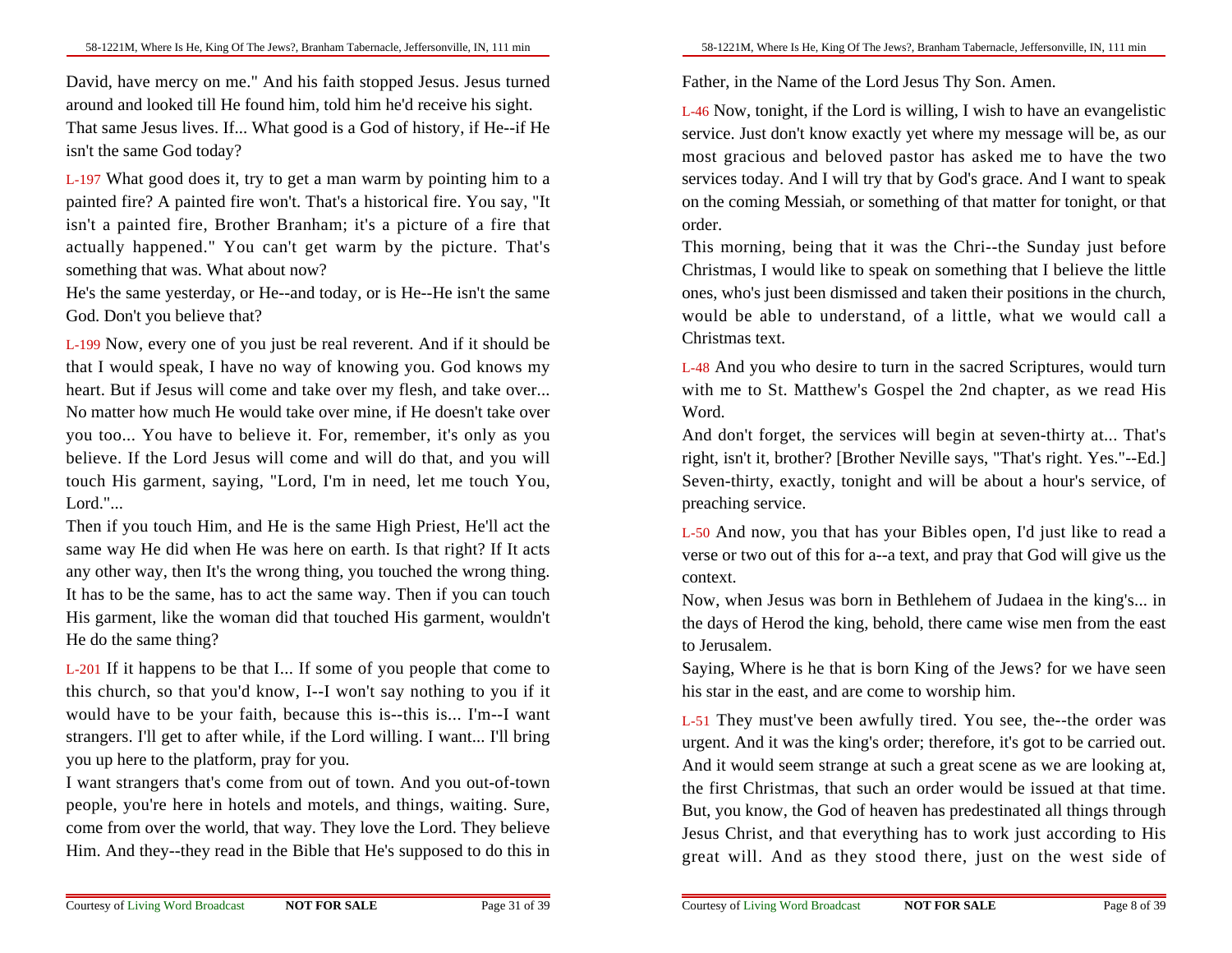#### **Bethlehem**

L-52 As you come up from down into Judaea, you raise over a mountain and a rocky, desert, desolate country. And leading out from one of the main streets of Bethlehem, there's a little--a path that goes up over the mountain, which is called the road, and it's no more than just a little trail like we'd find here, where animals had trod. Because itwas a donkeys' trail, where donkeys and camels pass, going down intoJudaea out of Bethlehem.

L-53 And as you top, coming from Judaea, up into Bethlehem, and break over the top of the hill, there's a great rock laying there,somewhat one-third the size of this building. And it must've been along about there where they had stopped after climbing the hill to give the little mule a rest. And Joseph was very tired because he'd been pushed hard that day to get to Bethlehem. Because, there had been a decree went out from Herod and Caesar Augustus, that every person must come back to the place where they were born to pay taxes.And taxes has always been the ruin of all nations. Every nation thatever fell, fell by its taxes. And they had been taxed.

And, oh, it would take an iron-hearted man to cause a woman in hercondition to have to be taken out of the house and away from home in her condition, because you see that she was to be mother at any time.And she was merely a girl, approximately believed to be in hereighteen, nineteen years old. And she was setting on the little donkey.

L-56 And as the little donkey sighed when they stopped for just a moment's rest, and Joseph walks over to the edge, from where they were standing, and looks down into Bethlehem, little did the world know that that night would be sang upon the lips of people through the ages that was to come. And Joseph, as he looked and viewed the city and the brawling of the people, some against the--having to pay theirtaxes, and I can hear him say something like this, "Dear, you know, Idoubt whether we'll find a place at the hotel tonight for you. I can see the people sleeping in the streets and anywhere they can find to sleep.The city is crowded. And all the regions around about has come in forthis taxation."

they're your hands and my hands; His eyes is my eyes and your eyes,'cause He's Spirit. But He can work through us to manifest and to doHis will.

L-190 I was going to call you up here in a prayer line. I've changed my mind. I believe that the Presence of the Lord God is here. And Ibelieve that He can do just the same that He did when He was herebefore, or He isn't God. How many people...

There's many faces here I do not know. I'm not here; even many ofyou might come to the church here; I don't know you. But how many in here that's needy and you know that I do not know you, raise up your hands, all is in the building knows... Mainly here in front, prettynear everybody here in front, totally strangers.

L-192 Then if Jesus lives, and He is the same yesterday, today, and forever, and if you have a--a need of any thing, the Scripture says...Now, not the Old Testament, the New Testament... The New Testament, the Book of Hebrews said, "Jesus Christ is a High Priestright now." Anyone knows what a high priest is? "A High Priest thatcan be touched by the feeling of our infirmities." A high priest is to make intercessions in the Presence of God. Jesus stands as a High Priest to make intercessions, and He can be touched with the feeling of our infirmities. Now, if He's the same yesterday, today, and forever;and if a woman touched Him back there, and He turned around, and told her; and blind Bartimaeus standing at the gate, three hundredyards from where He was at, screaming, "Have mercy on me..."

L-193 And the people making fun of Him as He went by, Him with His head towards Calvary, going up to Jerusalem to be offered up. And them priests saying, "Say, you that raised the dead, we got a graveyard full of them up here, come out and raise them. We'll believe you." Same group that said, "Come off the cross, if you're the Son of God,and we'll believe you."

 See them critics? They've always had them. Don't class, cast your lotwith that kind. God forbid. Get God in your heart so you can see Himand know Him.

But this poor, old blind beggar standing there, said, "Thou Son of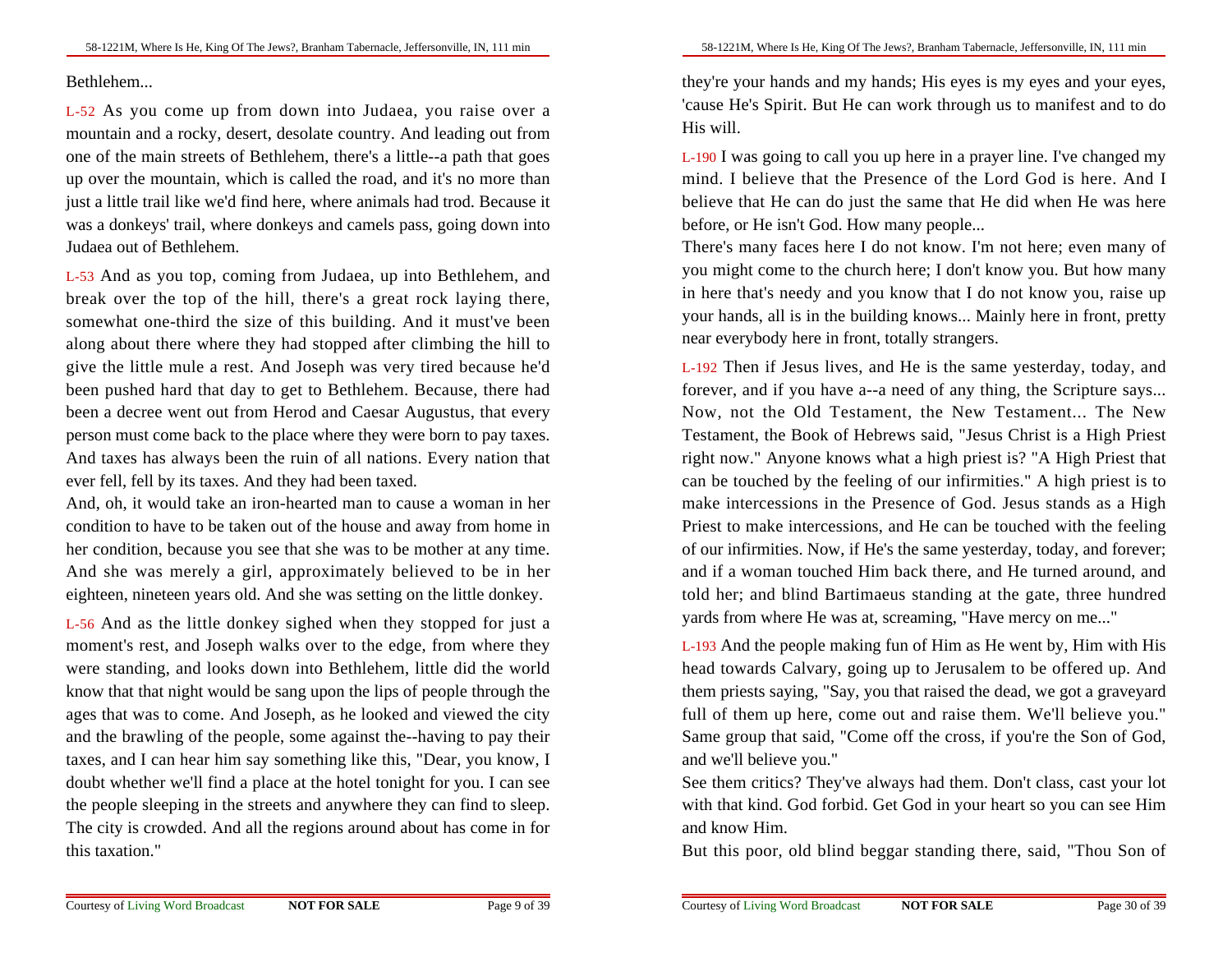Is it possible? He said, "These things that I do... And yet a little while,and the world..." (Now, the world there in the Greek word is 'cosmos,'which means 'the world order,' not the earth, 'the world order.') "A little while, and the world won't see Me no more; yet ye shall see Me (That's the believer.), for I (And 'I' is a personal pronoun.), I will be with you, even in you to the end of the world. The works that I do shall you also. More than this shall you do, for I go unto My Father." Blessed, sacred promises cannot be broken. Jesus said, "No Scripturecan be broken."

So to be like Jesus, (Is He here?) Jesus, (Just in a attitude of worshipnow.)

On earth I long to be like Him;

All through life's journey from earth to Glory

I only ask to be like Him.

L-185 Could you imagine Him walking in Galilee? There those Pharisees said in their heart, "He's Beelzebub." They never said thatout loud, but He perceived their thoughts. The Scripture say that? Heperceived their thoughts.

He said, "You speak that against Me, and I'll forgive you. But there'llcome a time when the Holy Spirit will do these same things. Don'tspeak against That."

 Just to be like Jesus. How many in this little audience this morning believes that He is risen from the dead, He lives today, and He is the same to keep every promise? [Congregation says, "Amen."--Ed.]Thank you. That brings His Presence.

L-188 Many of you know the picture of the Angel of the Lord, there above where I'm standing. We got them from Germany, Switzerland,everywhere they take them. They taken one the other day, and it's the most outstanding thing I ever seen. I'll get it to the church the nexttime I come back. It's in the--the national authorities now to examine for double exposure, and how put under an ultra-ray light, and so forth to see. The Angel of... The greatest consolation I've had since He metme, know that we're at the end time.

I'm a man, and there's no good thing in a man. But if a man can openhis heart and let God cleanse him, then it isn't... God only has hands;

But strange, as he turns in amazement to look, his little wife seemed not to be able to answer. And as he turns his head to see what had happened to her, he noticed there was a light in her face, like he'd never saw before. And under her lovely brow, her eyes seemed to be setting upward, looking towards the sky, like there was a heavenlyglow in her face. And he turns and touches her by the hand.

L-58 And finally she looks at him and says, "Joseph, have you noticed that Star hanging yonder? It seems to be the prettiest star that I have ever seen in all my life. It seems to light up all the village ofBethlehem." And I can hear her say, "Since the sun went down I'venoticed that star, and It seems to have followed us."

 Joseph, I can hear him say something like this, "Yes, dear, I--I do see something peculiar, for it seems to be the brightest star in all the heavens." And truly that is right. He is the Lily of the Valley, the Morning Star (as the poet placed it), the fairest of ten thousands to mysoul.

L-60 And as he takes his hands in tenderness around the limbs and the waist of his little sweetheart, and wife, he lifted her from the donkey,packs her over and sets her down on the rock, so the little beast ofburden could rest.

And as she placed her arms tenderly around his shoulders, I can hearher say something like this, "Joseph, we are both aware that all this is mysterious. We just can't understand it. But both of us being believers,we know that Jehovah has something in store, and that He has chosen us; and has chosen me above the women of the world today to have this Message concealed in my heart." You see, the world thought thatwas a illegitimate child to be born, but Mary knew what was Truth.

And today many people think the same thing, that people who has received this Christ, they think that they are some kind of a lunatic ora person of ill famed. But they who have cradled that Spirit and thatfaith in their heart, they know where they are; nothing disturbs that.

L-63 A good friend of mine called me a few days ago, and was talking to a person who studies psychology and--and the--the mind. And thisperson had read my book, and they said, "If he is a spiritual man, do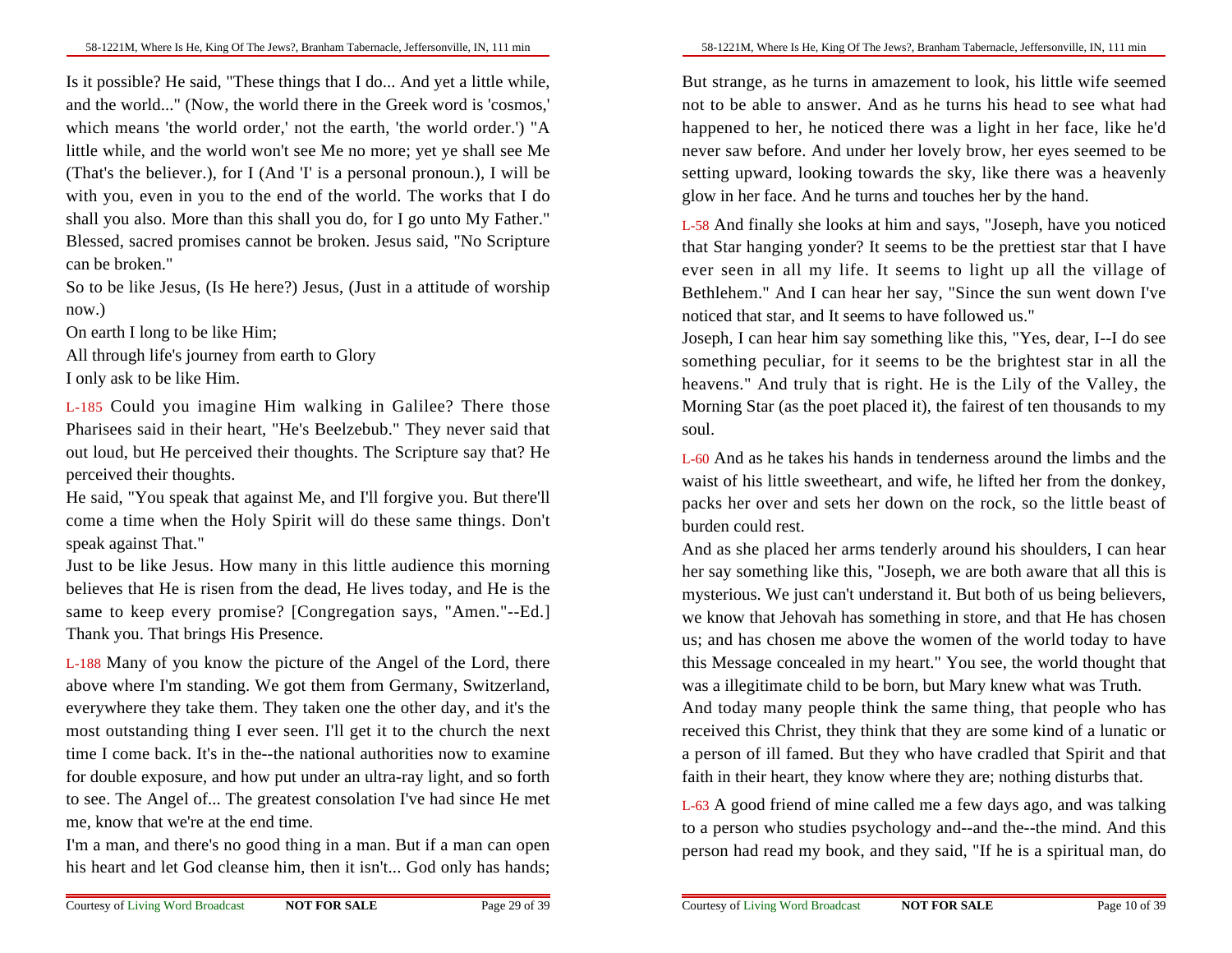you know that there is just one little thread between deep spiritualpeople and insanity?" And the person was rather alarmed.

I said, "Don't think that strange. Our Lord was called crazy; all of His disciples were called crazy; and all that worshipped Him was called crazy. 'In the way that's called heresy,' said the great Paul, 'so worship I the God of my fathers.'" They are not crazy. But the world, the preaching of the Gospel is foolishness to those that perish; but itpleased God through this foolishness to save those who would believe.

L-65 And as they, this little couple set there and looked out across those valley, and seen this great Star shining in the east, way,hundreds of miles beyond that, back down across the mountains andthe seas over in India, there was Magis watching also.

Now, these wise men that we are speaking of were called... They're really Magis, which are astronomers who watch the stars; they were called then wise men. And they still exist today. I've talked with them many times. And they always go in three's, because the three has to agree. And three is a confirmation. And in India, recently, I'd see them setting in the streets, huddled down together, dressed just exactly likethese first Magis. They don't change.

L-67 And they are worshippers of one true God. They are children ofAbraham, through another wife. And they believe that there is one true God. How many times have I seen the Mohammedan priests hitthe big bong like that and scream, "There is one true and living God,and Mohammed is His prophet."

 We say, "There is one true and living God, and Jesus is His Son.And they say, "Far be it from God having a Son."

 I was privileged to see nearly a hundred thousand come to Christ atone time because of His Presence and what He did in India.

L-70 Now, the Indians, which we call the wise men, were first (in the Bible) represented as the Medes-o-Persians. You'll find it in the 2nd chapter of Daniel. That--that's the reason that the missionary says, "It'sso hard to turn a Mohammedan from his belief to Christianity,"because they are from the old Medes-o-Persians, whose laws does notalter or break. Many of you Bible readers know that, the

God, that shows you haven't got anywhere. Always be a child, He can lead you. But when you know more than Him, you try to lead Him.See? Let Him lead. Let's just close our eyes and raise up our hands,and bow our heads, and sing that once more.I will praise Him, I will praise Him,Praise the Lamb for sinners slain;Give Him glory, all ye people,For His Blood has washed away each stain.From Bethlehem's manger came forth a Stranger,On earth I long to be like Him;All through life's journey from earth to GloryI only ask to be like Him.Just to be like Jesus, just to be like Jesus,On earth I long to be like Him;All through life's journey from earth to GloryI only ask to be like Him.

L-177 "The things that I do shall you also." Wouldn't you have loved to be standing there when He said to the woman with the blood issue...She come twisting through the crowd; she touched His garment, "Forshe said within herself, 'That's the Son of God, and if I can just touch His garment...'" Now, the Palestinian garment hung loose; it had an underneath garment. She... He never felt that touch, for He proved it.She touched His garment, and she rushed back out into the audience.Jesus stopped and said, "Who has touched Me? Who touched Me?"Peter rebuked Him, said, "Lord, everybody's touching You, shaking Your hands, patting You, and everything. Everybody touched You,and why do You say such a thing as that?"

He said, "But I've gotten weak. Virtue has gone from Me. Somebody touched Me." And He looked around, over the audience, and He found her. And He told her that she'd had a blood issue then, and her faith had made her well. Wouldn't you love to be like that? Couldn't thinkof anything greater.

L-184 A man walked up to Him. He said, "Your name is Simon. Yourfather's name is Jonas." Oh...I only ask to be like Him.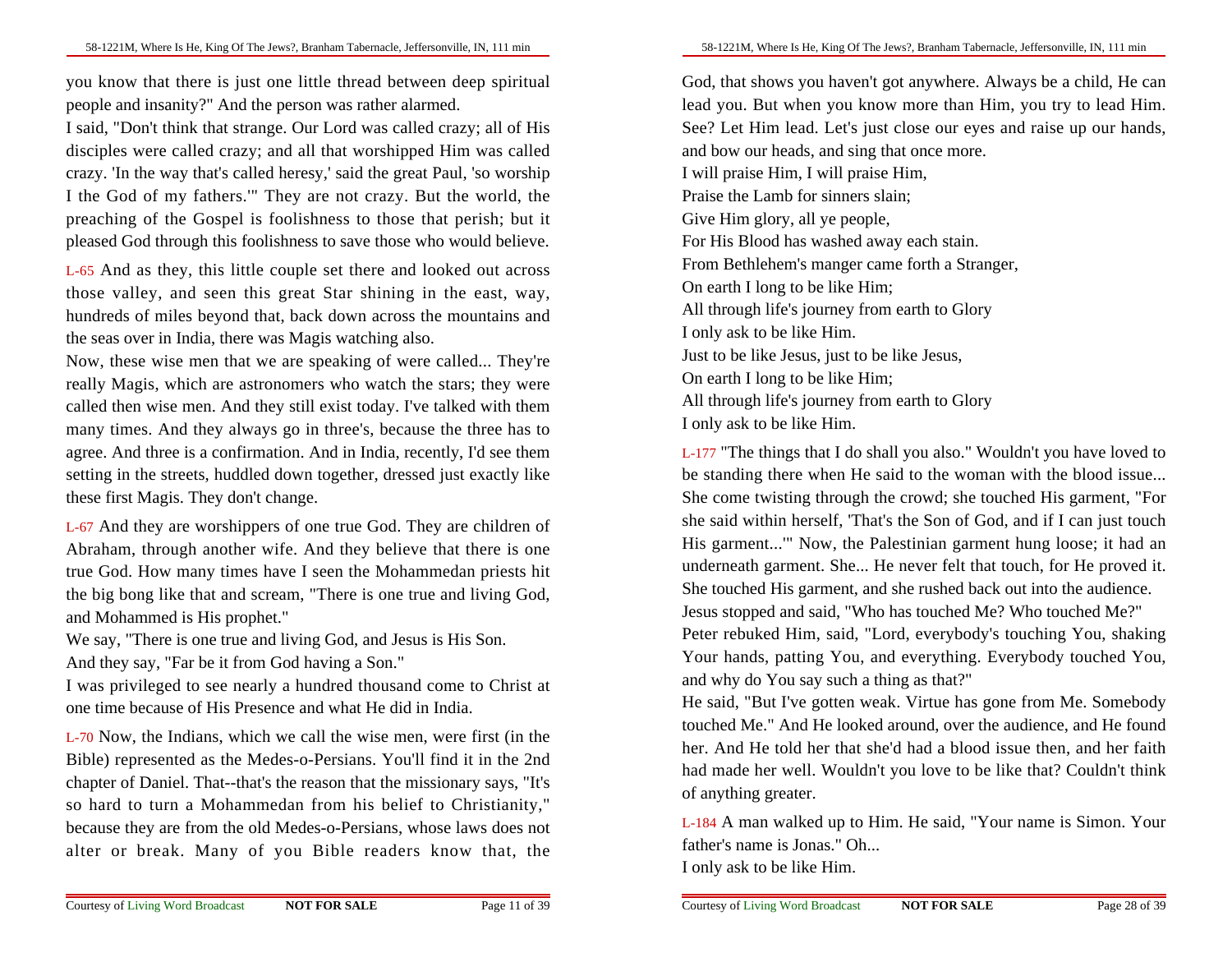that has been a history. It's a living, present tense, just now. He's thesame Lord Jesus.

Now, let Him come, Lord, and take over our flesh, our bodies, as we open our hearts. Take out all doubt and all the world, and just let the Holy Spirit move through us; that You might work Your will among us as clean vessels; not because we are clean by our own righteousness, but because we have believed on Him Who has cleaned us, the Lord Jesus; and has performed and do the--the things that You did when You were here on earth, that these new converts might see that You're still the Lord Jesus. You're not dead. But You rose again,nineteen hundred years ago, and are alive today, fulfilling everypromise that You made. Amen.

L-171 I know it's not a Christmas song, but it is a song of our hearts,that we love; now if the message is over, kind of cutting, and so forth,is the only way.

What our pulpits need today is not this here perfume religion; it needs the Truth. The Truth, preach It from the Bible. Don't make any different interpretations, just say It, what the Bible says. God is obligated to His Word. If He doesn't back His Word up, then He is notGod, or It's not His Word, one. But He will take care of His Word.

L-173 Now, just before we pray for the sick, let's sing this good oldsong, all of you peoples together, all of you.

I will praise Him, I will praise Him,

Praise the Lamb for sinners slain;

Give Him glory, all ye people,

For His Blood has washed away each stain.

Will you give us the chord, sister? Everyone together now, all, everybody.

I will praise Him, I will praise Him,

Praise the Lamb for sinners slain;

Give Him glory, all ye people,

For His Blood has washed away each stain.

L-175 I wonder. This isn't sacrilegious. This is just expressing.Children, we are children. When you get to think you are grown up in 58-1221M, Where Is He, King Of The Jews?, Branham Tabernacle, Jeffersonville, IN, 111 min

Medes-o-Persians, that they did not alter their laws. When something,a proclamation was made, it lasted eternal. Therefore when a Mohammedan makes his break to Christianity, everything is dead tohim, because he's broken their rules.

L-71 And these man, they waited on one true God, and they worship Him in the light of a sacred fire. And they would get around these fires and wait on the Lord. And many of them would--had--had observatories, something like we have today, and they would go to these places way up high in the mountains and they would watch every move of the stars. They claim that before God does anything onearth, He always shows it in heaven first. And they're right.

Always, God shows it by heavenly signs first. Since when did He everdo anything that He didn't show a heavenly sign first? Think of it in every age that you wish to, and God always does show signs in the heaven first, before He does anything on earth. It comes from the supernatural, drops into the natural and is made manifest: every age,every time.

L-73 And so this time was no different. And the Magi's was watching those heavenly bodies that were visible, stars, moons, and everything that they could see with their eyes. And they knowed every position,just where every star sits. They knowed that astronomer calendar as well as we know the Scriptures. And if one little thing is out of shape,they know it, for it's a sign. And they were watching those signs closely, every hour of the night they watched it. No wonder a strangerappearing in the skies would make them all bothered. No wonder the visitor shook them up a bit. Because they knowed every one of thosestars, and they studied them scientifically and from every move.

And they'd gather around this fire. And they lit it by sacred oils, and itburned, and they'd watch in there, because they believed that God wasa consuming Fire. And He is.

L-75 You see, in Acts the 10th chapter and the 35th verse, the Scripture says that God is no respect of person, but He receives any people thatwill fear Him and will honor Him, no matter what they are. That's youMethodists, and Baptists, and Presbyterian, Lutheran, or--or Catholics,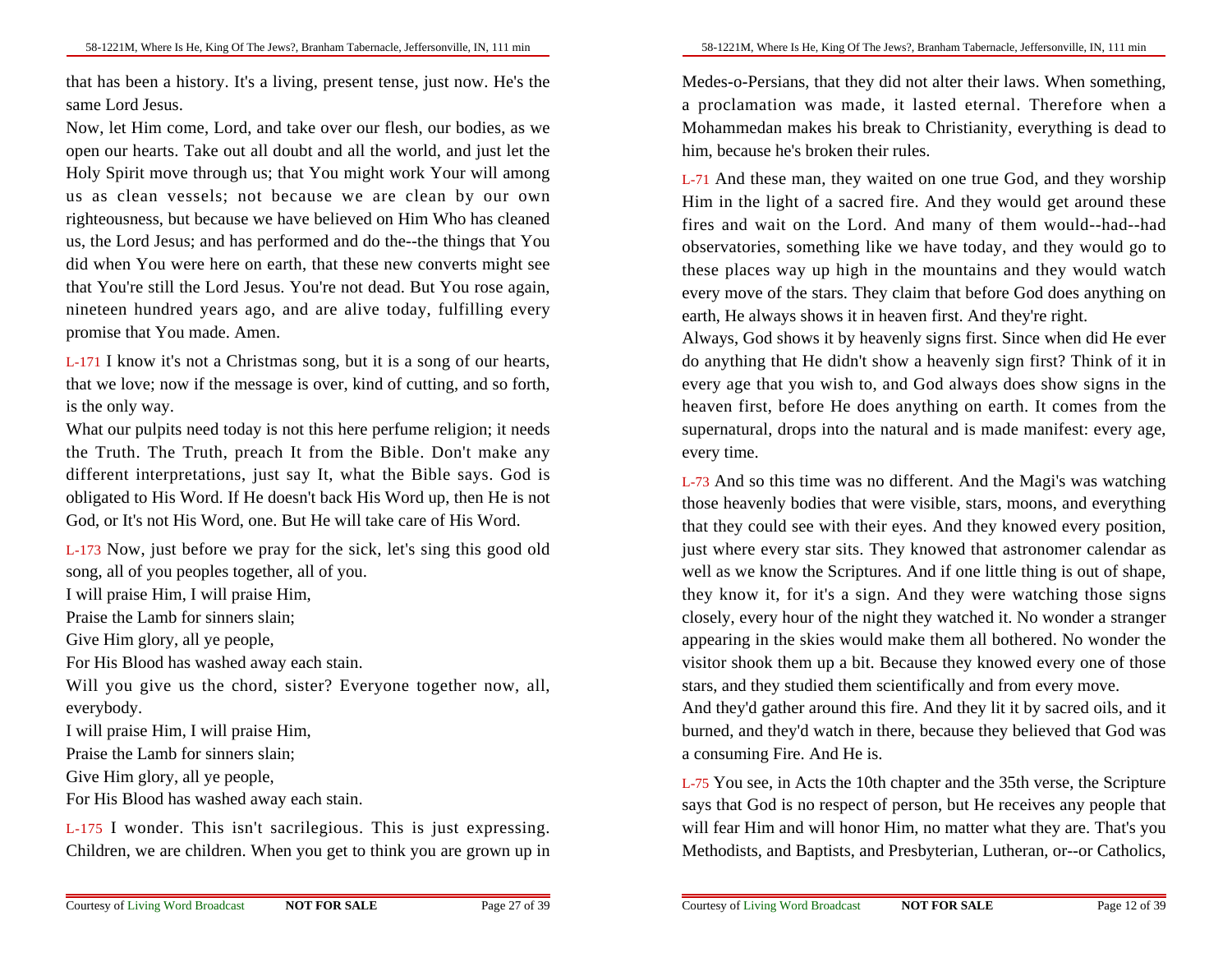or whatever you might be. If you're sincere in your heart, God willgive you a chance to bring you into the Divine Light of His mercy.He's God, and He's obligated to His promise. Then it's up to you, whatyou do after you receive it; then you can stand judgment. But untilthen, you're not responsible; you're walking in all you know.

L-76 So these Magis, and they would go up, after the worshipping around the sacred shrine of the fire, as it burned, and watching into its sacred blazes, and wondering if inspiration of that God Who was a consuming Fire... In His Presence the earth will perish. When he looked into that, then he would get his inspiration. Then he would walk up into the tower, and he would look around to see if anything had moved. And they did this, year after year, day after day, hour afterhour, millennium after millennium. They watched the stars, the body.And they'd bring out the scrolls and they would read them.

L-77 And it must've been on this certain night, that they had been discussing about the--the falling of empire and the collapse ofkingdoms, and how that the world had raised up into places and collapsed again, and so forth, that there was a scroll brought out. And it must've been the Book of Daniel. And they were discussing something there that Daniel said, "There would be a stone cut out ofthe mountain, without hands."

L-78 And it must've been while they were thinking on this, and the sacred fires a-burning, that they happened to notice that there was a stranger among them, something that they could not account for. None of their scrolls told of it. None of their writings said anything about it,but there it was. They couldn't deny it. They watched the heavenlybodies, and they knowed that something supernatural had took place.

L-79 Oh, He is so good. He will catch the attention of every person thatHe's ordained to Life, maybe in their own ways of worship. But He's God, and He knows the hearts of men, and He watches them, and He protects them, and He brings them to a place. When the deep calleth to the Deep, there has got to be a Deep to respond to that call. If a man is thirsting for something, it shows that there's something out there torespond to quench that thirst.

hands. Because there's a God in there, Who made the scientific laws,and their hands went up, that they wanted to reach up by faith to take ahold of the Saviour, and accept Him as their Saviour. They've didthat this morning, Lord.

And receive them into Thy Kingdom, just now. They are the trophies of the Message. I pray that You'll receive them into Thy Presence, into Thy Kingdom. And may they live happy lives here, looking for the coming of the Lord Jesus at any time, as they see the day approaching,and signs and wonders, because He's getting closer, closer. He's onHis way.

L-165 As Rebekah got up--up astraddle of the camel, and rode away to meet her lover, Isaac... And Isaac had already left the--the camp and was out in the fields at the evening time, when he saw her coming. Itwas love at the first sight. She jumped off the camel and run to meethim. She was taken into Abraham's tent, and there become an heir,and inherited all things.

God, we realize it's evening time now. You said it would be Light, thatthe Holy Spirit would be here on earth and would be manifesting Himself into a little flock that You've chosen by Your grace. I pray now that You--You'll manifest Yourself greatly to each one. And maythey be saved from their sins.

And may they come somewhere to a--a fountain, a earthly fountain,after they've come to the heavenly, and be baptized in the Name ofThy beloved Son, the Lord Jesus; and washing away their sins, calling on the Name of the Lord. May they receive the Holy Spirit and be putinto the position to play out their part of this great drama that's fixingto take place.

L-168 We believe our gathering this morning, Father, was in Thy wise providence. There is nothing foolish to You. Everything, everything that You provide is perfect. Men and women came from differentparts of the country's setting in here. You brought them by Your Spiritin a mysterious way. They've believed You. Receive them now. InJesus Christ's Name, I present them to Thee.

Now, Lord, let Thy Holy Spirit come to heal the sick, that these newconverts to Thee, might realize that we're not just speaking of a Bible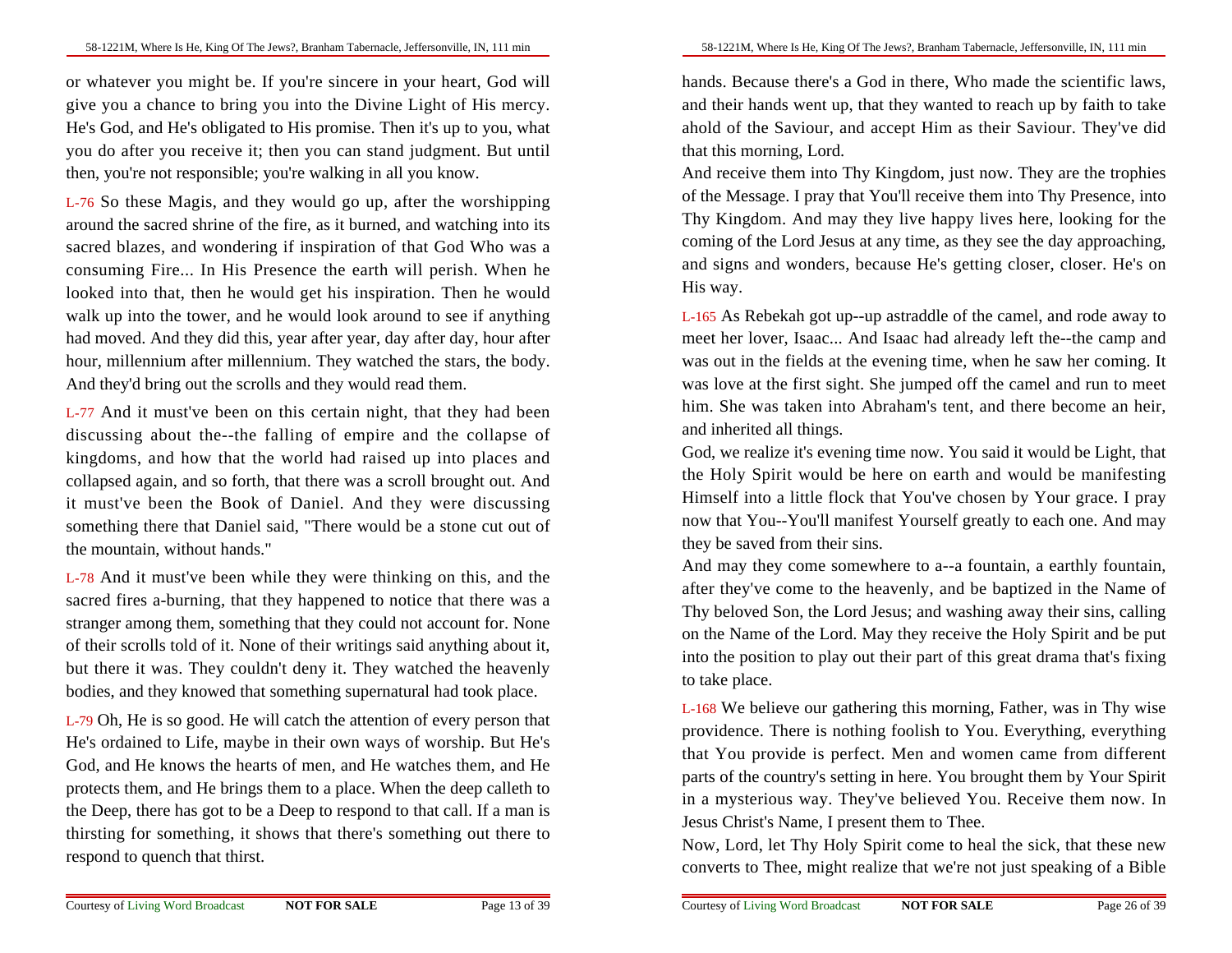His Son, and that's what Christmas means. And He's near comingagain.

And as the pressure begins to come to the earth, the devil has put outhis things, by eyes, what you can see, the tinsel, and so forth. God'sput out His, which is Spirit, that you can't see, but you believe.

L-159 Jerusalem had not the answers. Jeffersonville doesn't have the answers; Louisville doesn't; America doesn't; nor the world doesn't.God has the answers, and He's promised that He would manifest them.And I declare to you that that same Jesus, Who was born nineteen hundred years ago lives today, through the resurrection, and is thesame yesterday, today, and forever.

L-161 Let us bow our heads. Do you solemnly believe this with allyour heart? If you do believe it... And maybe you have never accepted it before, but before He does one thing to manifest Himself, would you raise your hands? By raising your hands, while everybody with their heads bowed, would raise your hands and say, "Brother Branham,pray for me. I believe that that's the truth. And I believe that somehow another, mysteriously, I been led to this little old place here on the corner this morning. And I believe that the Spirit of the living God is here now. I want to worship Him. I'll raise my hand." God bless you.That's good. Oh, my, twenty or thirty people over the building.

L-162 Dear God, You see those hands, and You know each of them.And they are in need. And they never would've raised their hand unless Something was by them, Who was greater than they are; they'd have went on in their own ways. But they have believed it by hearing the Word. Our Scriptures tell us, Lord, Your holy Writ, that faith cometh by hearing, and hearing the Word of God. And in this rugged,yet simple way, the--the only way we have to present it to the people,they have believed it. And many, many hands has went up. I know none of them. Thou knowest them all. But I know that inside of them,they are governed and controlled by a spirit, and that spirit that's inthem has said, "You are wrong."

 And there is another Spirit standing by them, saying, "Accept Me;I'myour Saviour." And they broke all the scientific laws by raising their As I've often said, before there could be a fin on a fish's back, there was a water first for him to swim in, or he'd have had no fin to swim with. Before there could be a tree to grow in the earth, there must bean earth first or there'd be no tree.

L-81 Some years ago while studying it, I noticed in a piece in the newspaper, where a little boy eat the erasers off of the pencils in school. And one day his mama found him out on the back porch,eating the pedal off of his bicycle. And she wondered what was the matter with the little lad. She took him to the clinic for an examination.While checking his little body, the doctors found that he needed sulfur.And sulfur is in rubber. Therefore, before there could ever be a crave in his system for sulfur, there had to be a sulfur to respond to thatcrave, or he'd have never had the crave.

And before there can be a creation, there has to be a Creator to makethat creation.

L-83 What man or woman in here today, boy or girl, who doesn't long for life? Tell me the mortal today that doesn't long for life, to live forever, and I'll show you an insane person that doesn't know, forthere's nothing no greater than life.

What would you give today if you owned the world and all of its goods, you'd proudly give it to live forever and be a pauper. Life...How many of you old people would give everything that you own to go back to the young man or woman again? Every man seeks for it.Why? It's somewhere or you would never crave for it. Why are you sick people in here for today, if you are, what are you seeking for? What makes you come for prayer? Because there's something in you.No matter what church you belong to, what brand that you're branded with, that has nothing to do with it. You're a human being. You're a creature of God's. And there's something in you that pulls you to somewhere. And as sure as there is a pull in your heart, after the doctor maybe has given you up, that there's still hopes, there's got to be a fountain of God's riches of His healing power open somewhere,or you'd never crave it: got to be somewhere.

L-85 If you long to see that Jesus, if something makes you long to see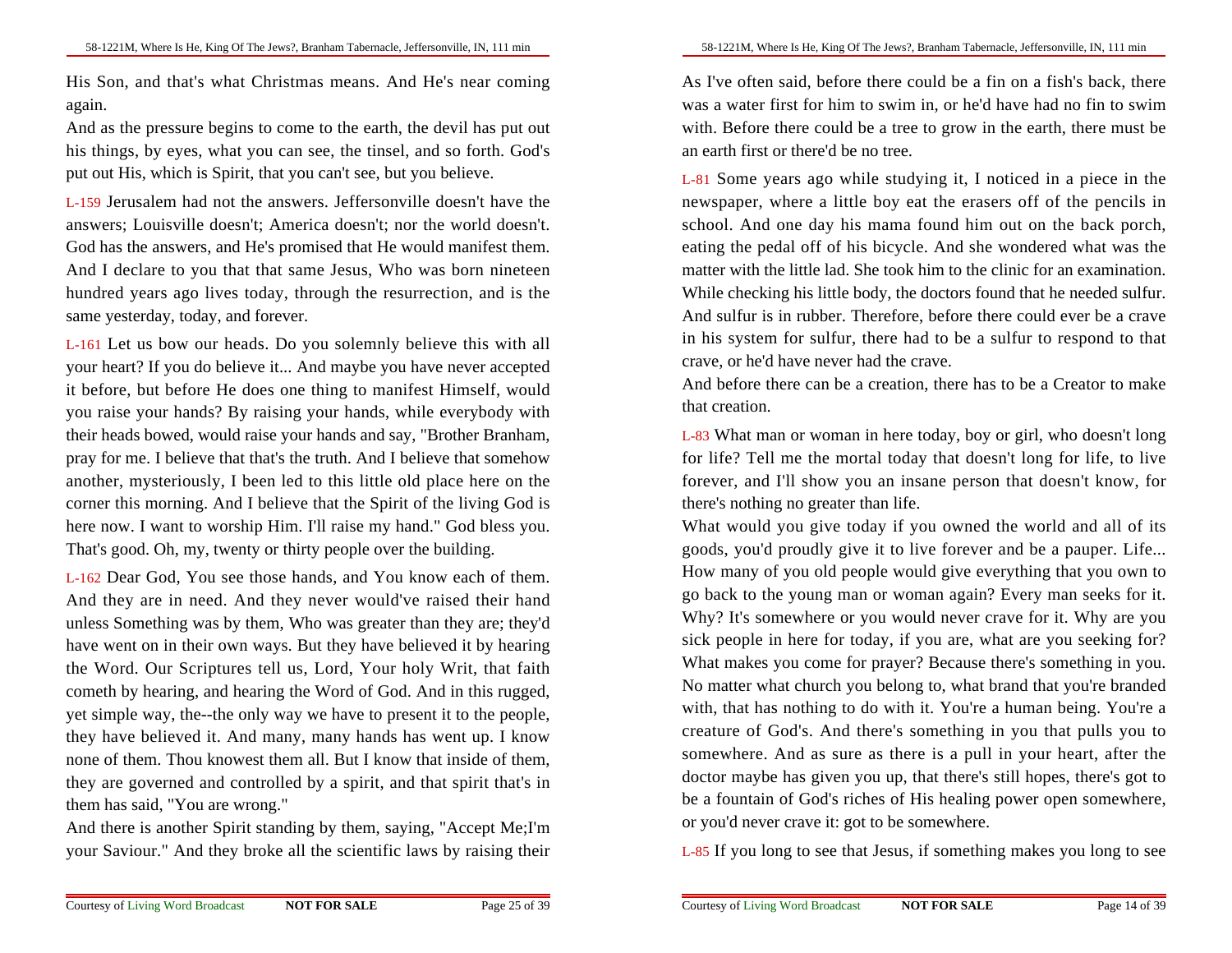Jehovah, He's somewhere or you'd never have that longing. And God's just as good to you as He is to the wise men or to anyone. If you long for Him, "Blessed are they that do hunger and thirst for righteousness,for they shall be brought to that Fountain where they can drink thesatisfying portion."

L-86 There may be people dying here. You don't want to die; you feelthere's something left for you. That's why you're here. There may be neurotics where you can't even get your mind together; but something down in you is telling you, "There's something that can restore me back right again." There may be prostitutes who's walked the street in shame; there may be women who's lived unrighteous to their husbands and broke their marriage vows; there may be men who's drunken sots,that's done everything there is on the calendar of sin; but somethingtells you that there's a Fountain somewhere.

You might be Catholic, you might Jew, you might be whatever you are, but you're a human being that was made in the image of God. And He's pulling to you, calling you, and you're led just as those wise menwere led.

L-88 And as they studied, and looked yonder, and seen that Light, they couldn't make out what It was. And let's think that they... The next day they laid down to go to sleep. They were bothered and kept watching It. And one of them must've had a dream, Bildad, we'd say he had a dream. And he dreamed that there was a prophecy that said, "There'llbe a Star of Jacob rise. And somewhere across among the Jews, there's a baby King that's to be born. And that Light that you see now willbring you to the perfect Light that'll light every man that seeks forLight, that comes into the world."

See, no matter what religion there was, if they really fear God, God'sobligated to bring them to this Light. He brings them in their own way.

L-90 Sometime He brings them by afflictions. Sometime He brings them... You know, in this last days He prophesied that they would come by afflictions. He made the supper, and then when no one come,and then He said, "Go into the highways and the byways and get thelame, halt, blind, and afflicted, for My table shall be filled."

L-152 And He went ahead with the conversation, as the--the course went on. Finally He--He said to her; He caught what her trouble was,He said, "Woman, go get your husband and come here."

She said, "I don't have any husband."

 Said, "That's right. You've been married five times, and the one you'reliving with now is not your husband."

 Watch what she said. They were looking for a Messiah, you know.She said, "Sir, I perceive that You are a prophet." Uh-huh. There you are. "I perceive that You are a prophet. We know when the Messiah cometh, He'll tell us these things. The sign of the Messiah, we know that the Messiah will do this when He comes. But You're just a--gotcallouses in your hand. You're a Carpenter, and a Jew. But you mustbe a prophet, or you wouldn't be able to do this. But when the Messiah cometh... We're looking for Him here. When He comes, He'll do this."Jesus said, "I'm He that speaks to you." Oh, my.

She dropped that water-pot. Into the city she went, and said, "Come,see a Man Who's told me the things that I've done. Isn't this the Messiah?" And the entire city went out and believed on Him, yes,because that sign was done. The churches had not the answer, but thehumble in heart look to God.

L-156 Today I wonder if our religion has brought us to that intelligence to realize it's not in a man-made perfumed theology that we're trying to teach, but it's in the power and the resurrection of Jesus Christ, and the Holy Spirit in the land today. Brother, sister, in this last hour, as it's coming to the end of the time, search out your souls, find out howyou're standing with God.

L-157 It's Christmas. All the tinsel up-and-down the street of Santa Claus, a German fiction, a Catholic dogma... There's not one ounce ofit true. And it takes the place of Jesus Christ, in the hearts of too many Americans. Christmas don't mean Santa Claus. Christmas means Christ. It's not some man with a pipe in his mouth, and coming down achimney. Teaching your children such as that, what do you expectthem to grow up to be? Tell them the Truth, not on somefiction--fictitious story. Tell them there's a God of Heaven Who sent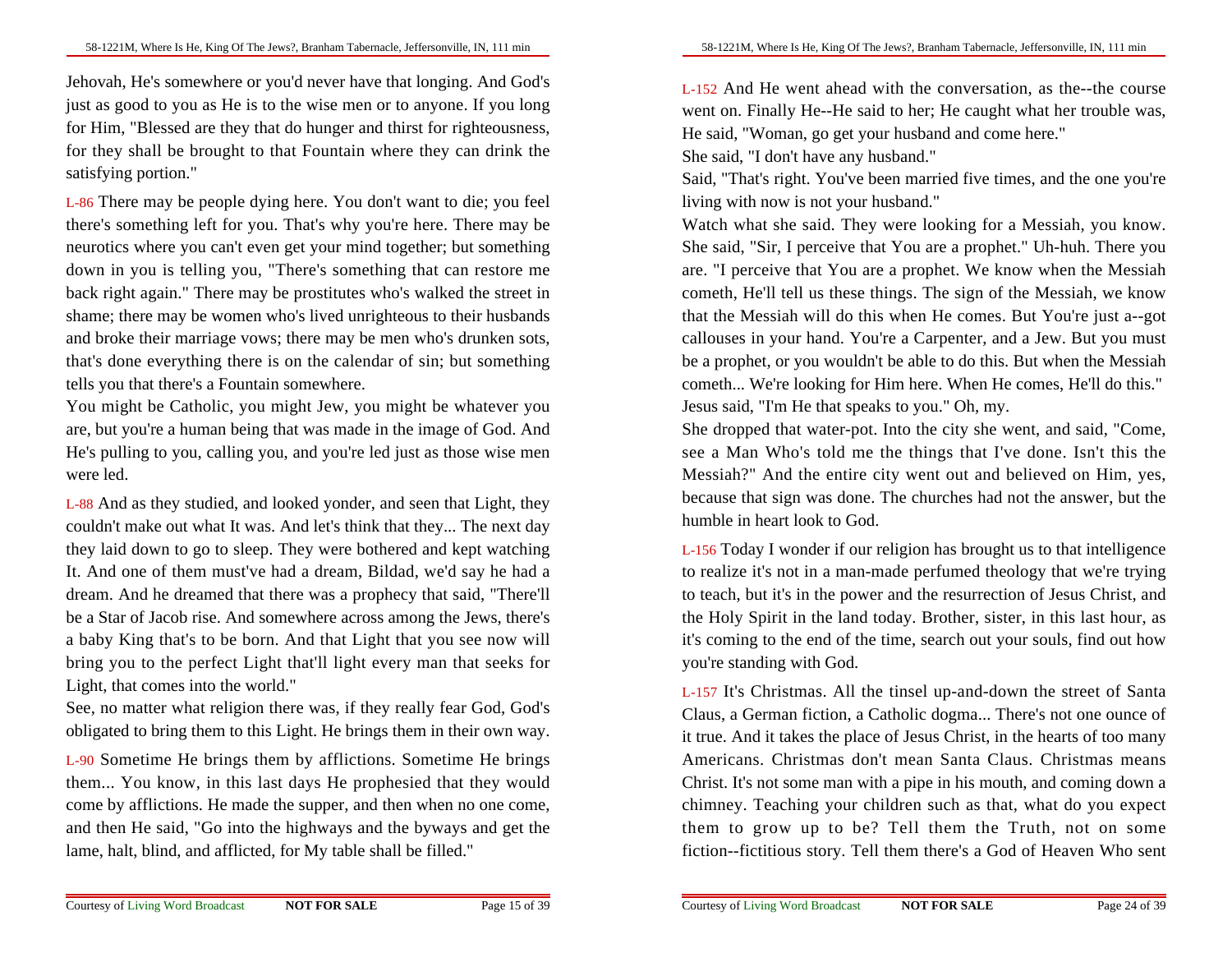much as the Magis could be led?

 Now, remember, there's only three peoples on the earth anyhow: Ham,Shem, and Japheth's people; that's the Jew, Gentile, and Samaritan.

Now, both Jew and Samaritan was looking for Him coming, not we Gentiles. We were heathens, carried away with dumb idols in them days, stick on our back, a club, killing and eating what we could:Gentiles, dumb dogs.

But they were looking for a Messiah, and failed to see because they didn't recognize His sign. That's the reason Jerusalem didn't have the answer. That's the reason today they haven't got the answer. God hasthe answer alone.

L-145 Look at these just a moment. As they were... There was anotherclass of people looking for Him, that's in St. John 4; that's theSamaritans. They believed there was a coming Messiah.

So remember, He never done that sign one time before the Gentiles,just the Samaritans and to the--and to the Jews to who were looking for Him to come. And they didn't believe Him by it; some of them did;some didn't.

And when He come to Samaria, He sent the people away, His disciples, into the city. He waited. Because He told them, "Go getsomething to eat." It was around this time of day, I guess.

L-148 While they were gone, a--a lovely woman come out to the--the well to get some water. Oh, we call her a prostitute. Maybe she was.See? But let's say she was a--a lovely-looking woman. She came outto this well to get some water. And she heard a voice, said, "Woman,bring Me a drink."

And she looked around, and there set a Jew. Now, there wassegregation then; they didn't have any dealing. And she said to Him;she said, "Why are You, a Jew, ask me, a Samaritan woman? We haveno dealings with one another. It's not right for you to ask me that."

 He said, "But, woman, if you knew Who you were talking to, you'dask Me for Water."

 She said, "Where's the... Where could You get any water," said, "Youhave nothing to draw with, and so forth."

He's seeking them from every walk and every corner of life everywhere, moving in the Spirit in this last days, bringing them together. All denominations and all who--who long for life has a rightto receive it to walk in His Presence of His glorious Being, for He isthe Son of the living God, still the Morning Star shining among us, asHe always shined.

L-92 That same Light that struck Paul down, on his road to Damascus... Sincere in his heart, trying to persecute a bunch of people who were too loud, shouting, making too much noise; he went down to strike them down, and he thought he was right. And there stood thatPillar of Fire in his way, that struck him to the ground, and cried,"Saul, why persecutest thou Me?"

He said, "Who are You, Lord?"

Said, "I'm Jesus," the Jehovah that he was zealous of.

He was zealous of Jehovah. He knowed nothing about Jesus, only thatHe was a--a malefactor. But God sent him, and then he become the greatest missionary that the world's ever seen. Why? He was sincere;he believed, and God led him by the Light.

L-94 What do you think that makes us feel today as Christians to see even the picture of Him? And I have one now that outstands that by hundreds of times. But that same Jehovah God has sent His Light,before the coming of His Son the second time to lead us, to comfort us,and to bring us into that Fountain, that we may wash from our sins and be clean in the righteousness of His Son the Lord Jesus, and become sons and daughters of God, borned anew by the Spirit of God, whichchanges.

A birth means we have been changed from our thinking, changed from our attitudes, changed by something that took place inside. There's nota religion in the world; there's not enough water; there's not enough ceremonies or sermons that could change you. It takes the Blood ofGod's Son Jesus Christ. You could no more clean yourself by joining church, than a leopard could lick his spots off of him. The more he licks, the brighter they get. He only shows them up. By joining churches and trying to do merits of your own, you just show your lackof hunger on the inside, something that hasn't been filled yet. Quit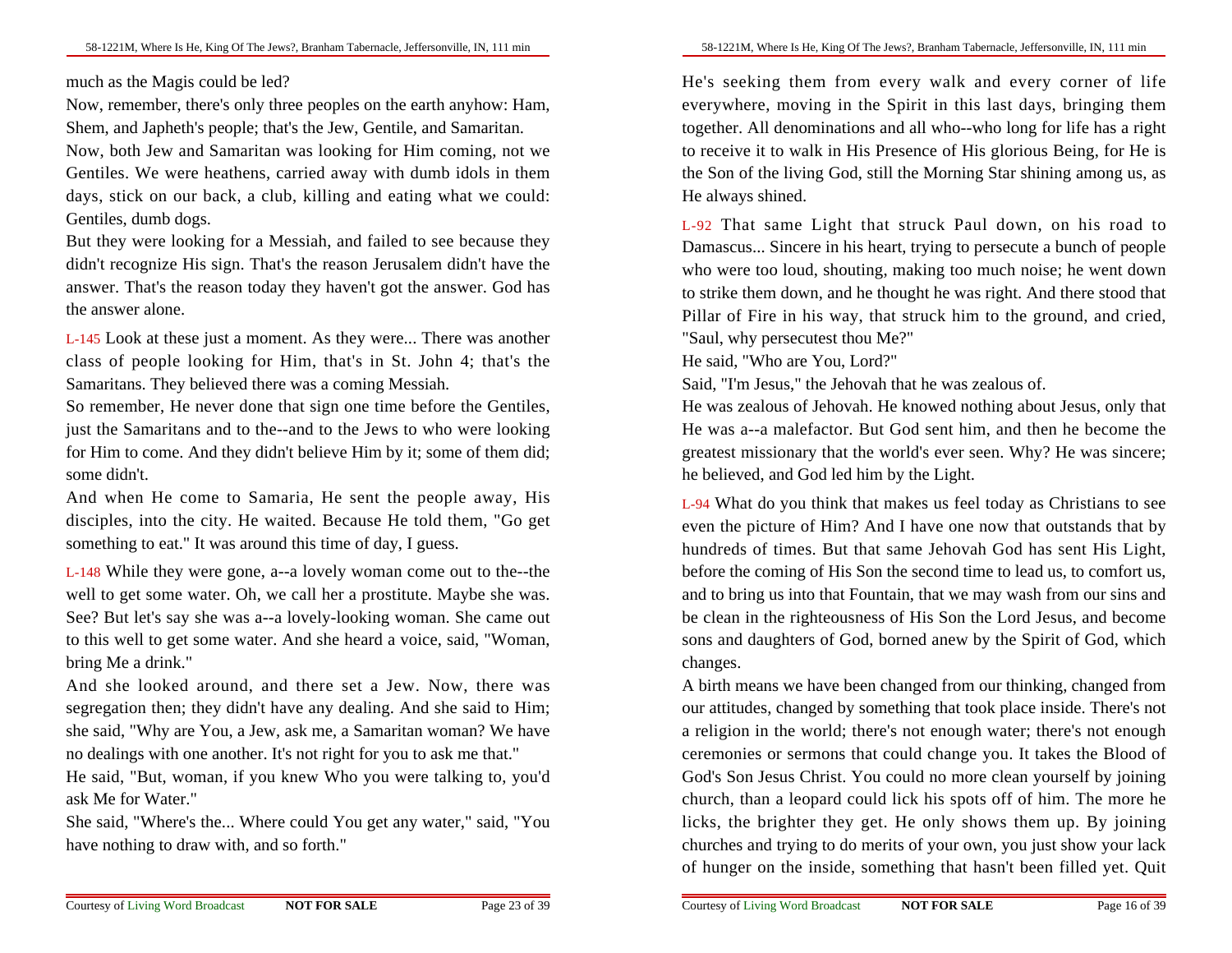trying; just receive Him, He leads you to the Light.

L-96 And as these people with this dream, that they must worship this Baby; they must go. And they were rich men. And they gathered up their riches and put them in treasures of such as frankincense, gold,and myrrh. Three went for a witness. And they saddled up theircamels and they took out, following the Star. They must've went up over the mountain, come down and crossed the Tigris River at the ford,and down into the valley of Shinar. And the Star was leading them to Jerusalem. For Jerusalem has always been the religious seat of theworld, for the great King lived there.

It was in that same city where there was a King Who met Abraham coming from the slaughter of the kings, and His Name was Melchisedec. He had neither father nor mother, no beginning of days,or ending of life. Even the patriarch, Abraham, paid a tenth, the tithings to Him. No father, no mother; no time He ever started, or no time that He'll ever end, it's the Great King come from Salem, whichwas Jerusalem.

L-98 And the Star led these wise men right to the religious seat of the world, but the sad thing was, when they got there they knowed nothing about it. And these wise men went up-and-down the streets.The Star, as soon as they got to Bethlehem--as soon as they got to Jerusalem, It went out, so It didn't guide them no more. What was Goddoing? Just showing the--how that people can get.

Yet in all of our theology, and our great churches, and--and so forth today, when the great Light of God has begin to shine, the church knows nothing about It. What does the Vatican know about these things? What does the church organizations know? Nothing. We're onanother Christmas.

L-100 These men knowed that they had seen something. They knowed that there was something that had took place. For they studied the heavenly bodies, and here was a stranger, and they'd been strangely led by Him. And now in the city they go up-and-down every little street, crying, "Where is He that is born King of the Jews? We haveseen his star in the east."

### since.

But God tells a man He lives in his heart, and your heart makes you believe things that you cannot see. Because faith is the substance ofthings hoped for, the evidence you don't see.

L-132 Surely this great church with all its great people, all its millions around the world, controls the world's powers, it should be great.Don't look at that. It's the Spirit, the Spirit.

Nathanael said, "Could anything good come?"

He said, "You come and see."

 And when He saw him coming, Jesus looked at him, and He was going to perform His Messianic sign on him. He said, "Behold anIsraelite, in whom there's no guile."

He said, "When did You know me, Rabbi?" That astonished him,"When did You know me?"

 He said, "Before Philip called you, when you were under the tree, Isaw you." How could He see him thirty miles around the mountain theday before?

 On who the miracle was performed on, he looked up and said, "Rabbi,You're the Son of God. You're the King of Israel."

 Jesus said, "Because I have did this before you, and you believe it,you'll see greater than this; for there will be a time coming when youwill see the Angels of heaven descending."

L-138 There stood those by, though, that were smart. They belonged to the big church; they--they couldn't undo themselves. They said, "This man is a fortuneteller. He's Beelzebub. He's crazy. He's a Samaritan that's got an evil spirit on Him. He's gone mad," declared Him insanepublicly.

And Jesus said, "Because you say that to Me, I'll forgive you for it.But there'll come a time when the Holy Ghost will be on earth, and will do the same thing that I'm doing, and one word against It will be never forgiven in this world or the world to come." Think of that. Oneword against It is all, seals you forever.

L-140 Where do we live? We're at Christmas again. I wonder if ourreligion has brought us close enough to God, that we can be led as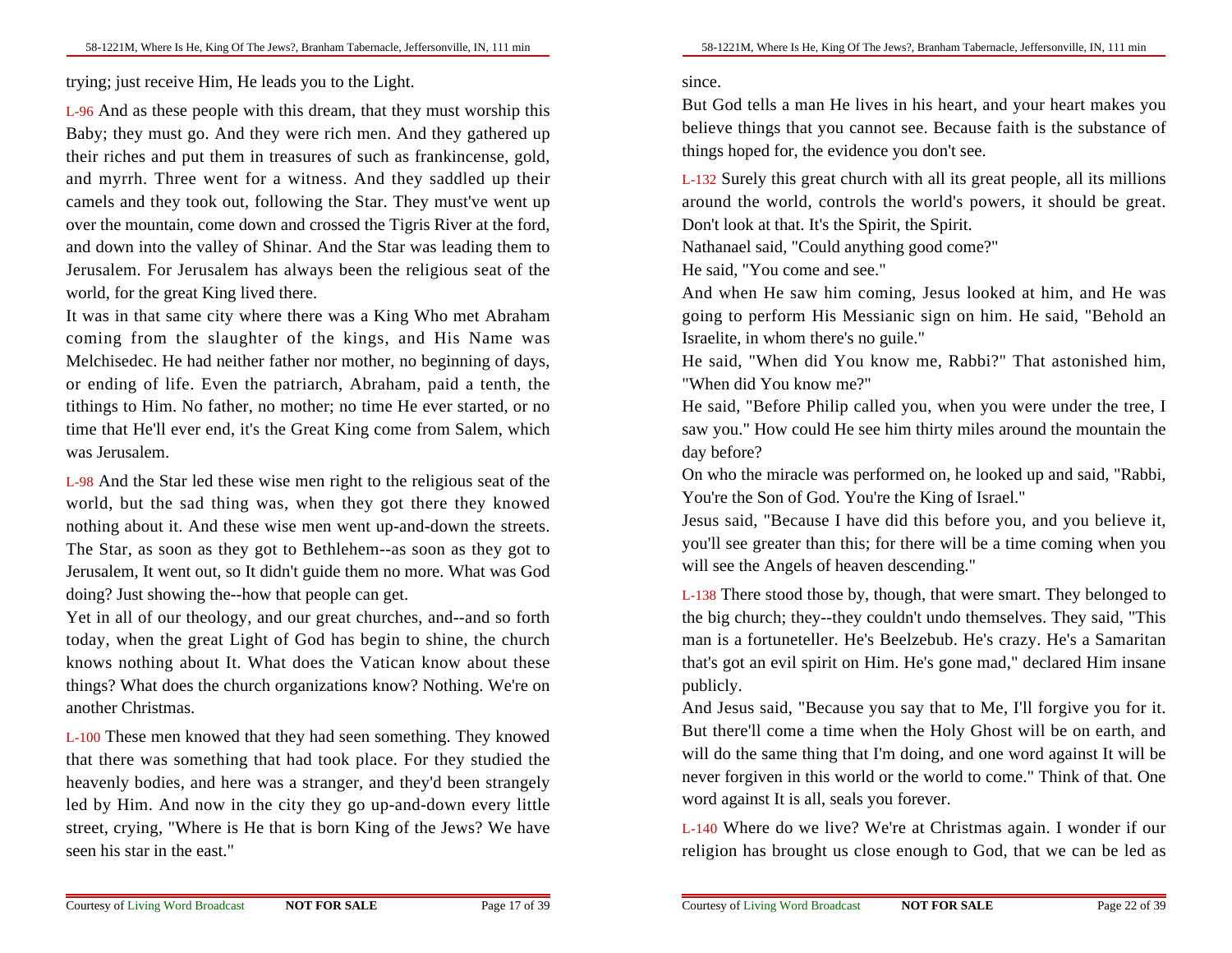The Bible said that when He comes, like the lightning shineth from the east unto the west, that every knee shall bow, and every tongue shall confess He is the Son of God. All nations shall mourn andtremble at that time.

L-125 What was it? It manifested closer; it come out into David the king. 'Cause He was both Prophet, Priest, and King; and when David was dethroned and rejected in Jerusalem like Jesus was, David setupon the mountain, a rejected king by his own people and wept overJerusalem. And the Son of David came, set on the same mountain, the rejected King in His Own city, and wept over Jerusalem, saying,"How oft would I have hovered you as a hen does her chicks, but youwould not."

What did they call Him? Beelzebub, a fortuneteller, a evil spirit.

L-127 When His ministry started, there was an old fisherman broughtto Him, who couldn't even sign his own name. And looked at that old fisherman, and He told him what his name was. And He told him whathis father's name was. That old fisherman believed Him with all of hisheart.

And another standing there, got converted, by the name of Philip. And he went around the mountain, thirty miles, and found one by the name of Nathanael, under a tree, praying, said, "Come, see Who we found. Iknow you're a great believer in Jehovah. I know you are. But Jehovah promises a Messiah, and we found Him. He's just an ordinary Man,nothing big about Him. There's nothing swell and educated about Him.He's a Carpenter." He was--He was a Carpenter, both of material and aman's soul.

And Nathanael looked at him, said, "Now, wait a minute, could there be anything good come out of Nazareth?" See, they was looking for itout of Jerusalem.

L-130 That's where many of you are looking today. Don't look there.The devil always uses a man's head and his eyes. God uses his heart.You look and say, "Oh, it just can't be. It's just unreasonable. See, Ican tell; I can look at it." That's where the devil lays. The devil uses aman's eyes. He did that to Eve, in the beginning, and he's did it ever

Now, they were in the east; they saw His Star in the west. But said,"When we were in the east..." hundreds of miles. See, it taken themtwo years to make the journey.

L-102 I know that floors some of your teachings, but it's the truth. Ittaken them two years to make the journey. They never come like these so-called Christians today, have their little baby in a manger laying there, and the wise men coming. That's Christian nonsense. They never come to no babe in the manger. There's no Scripture says they did. They come to a young Child, two years old. He wasn't in no manger. He was in a house. Read the rest of that Scripture. ButChristian traditions, oh, they've got the whole world scrupled up withtheir teachings.

L-103 Why did Herod kill the children two years old then, if He was just an infant? The Scripture said they came to a young Child, not an infant, a young Child two years old. And Herod went to killing the children at two years old to try to get Him; been infants he wouldn'thave had to take to two years old, just the infants.

Never found Him in a manger; they found Him in the house. "And when they come to the house, they found the Child and Mary." Butyou see how they twist It around.

L-105 No wonder. A few nights ago I was preaching what Jesus said to those Pharisees, "You took your traditions and made theCommandments of God of non-effect."

 Then they cry, "Where is God?" How can you believe God when you won't believe His Word; then say, "Where is that God of the Bible?" Get back to Him the way He is; that's the only way you'll ever knowHim. Here's the way.

L-107 They went up-and-down the streets, crying, "Where is He? Where is He that's born King of the Jews? For we seen His Star whenwe were in the east, and we've come to worship Him."

 Oh, I can see some of the priests saying, "Say, sirs, you must've listened to a bunch of fanatics somewhere. You must be listening tosomebody's petty theology."

Them men could say, "No, sir. We saw it in operation. We know that